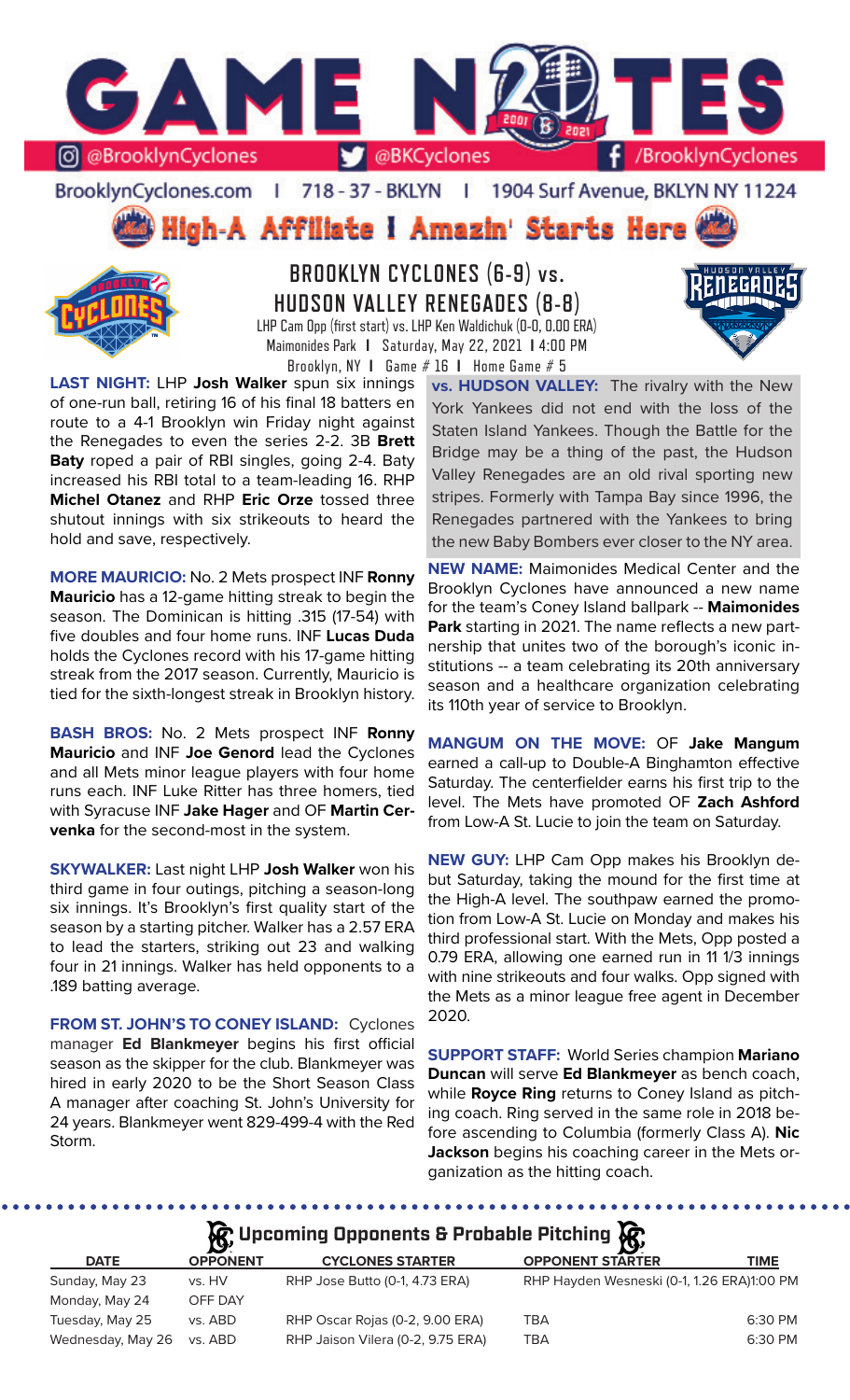## **MAY 22 VS HUDSON VALLEY STARTING PITCHER PAGE 2**

| #33                        | <b>CAM OPP</b>                  |                                                               | LHP |
|----------------------------|---------------------------------|---------------------------------------------------------------|-----|
| Height: 5-10               |                                 | Weight: 185                                                   |     |
| <b>Bats:</b> Left          |                                 | Throws: Left <b>\</b>                                         |     |
|                            | Date of Birth: November 4, 1995 | Age: 25                                                       |     |
| Hometown: London, UK       |                                 |                                                               |     |
|                            |                                 | How Obtained: Signed as a minor league free agent, 12/16/2020 |     |
| <b>College: West Point</b> |                                 |                                                               |     |

**HELLO!:** LHP Cam Opp makes his Brooklyn Cyclones debut and continues his first season in the Mets organization after signing a minor league contract with the Amazins' in December 2020.

|             | 2021 GAME-BY-GAME |      |     |                 |   |    |    |   |           |            |
|-------------|-------------------|------|-----|-----------------|---|----|----|---|-----------|------------|
|             |                   |      |     | Low-A St. Lucie |   |    |    |   |           |            |
| <b>DATE</b> | OPP               | DEC. | ΙP  | н               | R | ER | BB | ĸ | <b>HR</b> | <b>AVG</b> |
| 5/16        | @DBT              | W    | 5.0 | 4               | O | O  |    | Δ | 0         | .238       |
| 5/11        | @DBT              | W    | 31  | 3               |   | O  | 3  | 5 | O         | .250       |
| 5/4         | v II IP           |      | 3.0 | 3               |   |    |    |   | O         | 250        |

K/9 BB/9 HR/9

7.15 4.8 0.0 BABIP **GB%** FIP

.303 30.3 4.23

**CATCHER ERA NAME G ER INN ERA**

**OPP'S SEASON AND CAREER HIGHS 2021 Season Career**<br>
5 (5/11 @ Daytona) **Career S** (5/11/21 @ Daytona)

None **Double Digit K Games** None 4 (5/16 @ Daytona) **High Hits, Game** 4 (5/16/21 @ Daytona)

1 (2x, 5/11/21 @ Daytona) **High Runs, Game** 1 (2x, 5/11/21 @ Daytona)

5 IP (5/16 @ Daytona) **Innings Pitched, Game** 5 IP (5/16/21 @ Daytona) None **Complete Games** None None **Shutouts** None

None<br>**High HR, Game**<br>1 (2x, 5/11/21 @ Daytona) **High Runs, Gam**e

5 (5/11 @ Daytona) **Strikeouts** 5 (5/11/21 @ Daytona)

**igh Walks, Game** 3 (5/11/21 @ Daytona)<br>**Ings Pitched, Game** 5 IP (5/16/21 @ Daytona)

**SO FAR SO GOOD:** Opp began his career with Low-A St. Lucie this season, making two starts and one relief appearance. Over 11.1 innings, the southpaw has allowed one earned run with nine strikeouts and six walks.

**ARMY MAN:** Opp pitched at West Point in New York for Army for four seasons, posting a 4.11 ERA over 181.2 innings with the Black Knights. At the end of his junior season, he recorded the final two outs of the Patriot League championship game against Navy in 2018. That year in the Super Regionals, Opp pitched 1.2 innings to close out Army's massive 5-1 upset of NC State in the College World Series.

**WORLD TRAVELER:** Opp's father worked for Deloitte and traveled around the world with the company. Opp was born in Colorado, moved to Chicago, and spent most of his childhood and teenage years in London, England. Opp had also lived in Indiana, Texas, and North Carolina before signing with the Mets.

**INDEPENDENT BALL:** Opp pitched with the Evansville Otters in the Frontier League in 2019, striking out 35 in 26.2 innings with a 2.70 ERA.



|                  |     |                                     |      |  |          |  |                              |                | ' BROOKLYN CYCLONES PITCHING BREAKDOWN . |     |                       |         |      |    |            |  |                   |
|------------------|-----|-------------------------------------|------|--|----------|--|------------------------------|----------------|------------------------------------------|-----|-----------------------|---------|------|----|------------|--|-------------------|
|                  | W-L | <b>ERA</b>                          | IPHR |  |          |  |                              | ER BB K HR AVG |                                          | W-L | ERA                   | IPHR    |      |    |            |  | ER BB K HR AVG    |
| <b>STARTERS</b>  |     | 4-6 5.48 65.2 56 44                 |      |  | 40 28 70 |  | $\therefore$ 13 $\therefore$ |                | .228 HOME                                |     | $2 - 2$ 2.50          | 36.0 21 | - 11 |    | 10 11 32 2 |  | .169              |
| <b>RELIEVERS</b> |     | 2-3 5.20 62.1 61 45 36 28 81 5 .247 |      |  |          |  |                              |                | <b>I ROAD</b>                            | 4-7 | 6.07 92.0 96 78       |         |      | 62 | 45 119     |  | 16 .260           |
| <b>TOTAL</b>     |     | 6-9 5.06 128.0 117 89               |      |  |          |  |                              |                | 72 56 151 18 .237 TOTAL                  |     | 6-9 5.06 128.0 117 89 |         |      |    |            |  | 72 56 151 18 .237 |

## **BULLPEN NOTES**

-RHP Allan Winans leads the bullpen, striking out 45% of the batters he has faced, stranding four out of four baserunners he has inherited.

-LHP Andrew Edwards is the lone southpaw in the bullpen, striking out 13.5 batters per nine innings.

-RHP Bryce Montes de Oca is the hardest-throwing reliever in the pen, touching triple digits.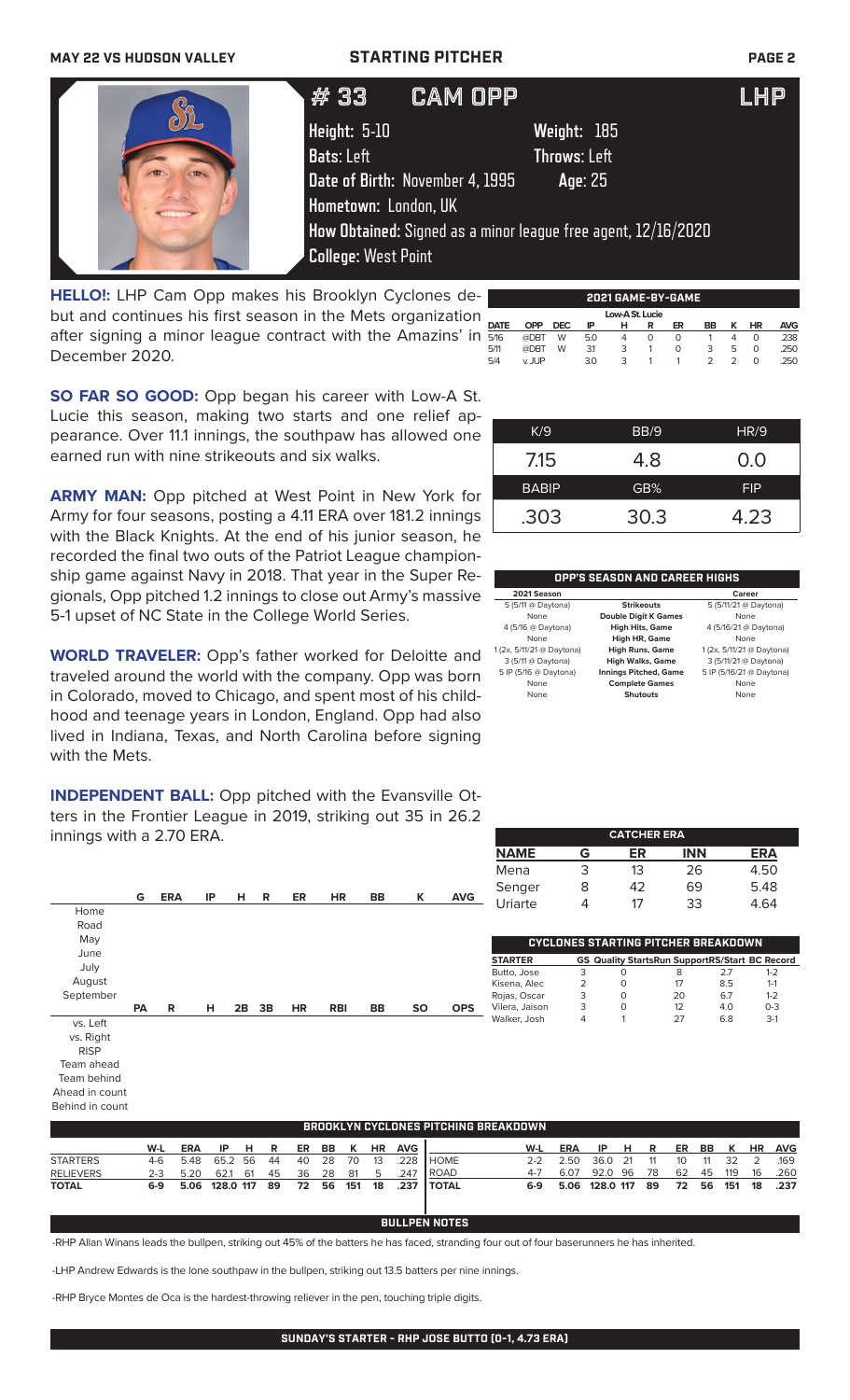| #<br><b>ZACH ASHFORD - OF</b>                                                    |                           |                                                                                                                                                                                                                                                                            | .000, 0 HR, 0 RBI, .000 w0BA, wRC+ 0                                                     |
|----------------------------------------------------------------------------------|---------------------------|----------------------------------------------------------------------------------------------------------------------------------------------------------------------------------------------------------------------------------------------------------------------------|------------------------------------------------------------------------------------------|
| <b>Last Game:</b><br><b>RISP:</b><br>Streak:                                     | Home:<br>Road:<br>vs. HV: | Last HR:<br><b>Multi-Hit Games:</b><br><b>Multi-RBI Games:</b>                                                                                                                                                                                                             | Season High, Hits:<br><b>Season High, Runs:</b><br>Season High, RBI:<br>Season High, SB: |
|                                                                                  |                           | Enters his third year in the Mets organizationCalled up from Low-A St. Lucie on Saturday, May 22                                                                                                                                                                           |                                                                                          |
| • Drafted by the Mets out of Fresno State in the 6th round of the 2019 MLB Draft |                           | • Hit .340 (17-50) in 14 games with the St. Lucie Mets in 2021, collecting three doubles and six walks with a stolen base<br>• Spent his first few games as a pro with Brooklyn in 2019, hitting .136 in 16 games before being sent to the GCL Mets (37 G, .295/2/23/.413) |                                                                                          |
| # 22 BRETT BATY - INF                                                            |                           |                                                                                                                                                                                                                                                                            | .396, 0 HR, 16 RBI, .447 w0BA, wRC+ 184                                                  |

• Enters his third year in the Mets organization...Rated as the No. 4 prospect in the Mets system and the No. 94 prospect in baseball according to *MLB Pipeline* • Earned a non-roster invitation to Spring Training in 2021, collecting a double and a single in 10 games and 10 at-bats

• Joined the Alternate Training Site in Brooklyn in 2020

• Spent the majority of his first pro season with Kingsport (R) before a promotion to Brooklyn to finish the 2019 season, winning the league title with the Cyclones • Committed to the University of Texas before signing with the Mets

| #B                         | ANTOINE DUPLANTIS - OF |                    |                                                | .275, 1 HR, 4 RBI, .368 wOBA, wRC+ 133             |
|----------------------------|------------------------|--------------------|------------------------------------------------|----------------------------------------------------|
| <b>Last Game: DNP</b>      |                        | <b>Home: 1-9</b>   | <b>Last HR:</b> 5/6 at Asheville               | <b>Season High, Hits: 4 (5/16 at Greenville)</b>   |
| <b>RISP:</b> 4-10 $(.400)$ |                        | <b>Road: 13-42</b> | <b>Multi-Hit Games: 4 (5/16 at Greenville)</b> | <b>Season High, Runs:</b> 4 (5/16 at Greenville)   |
| Streak:                    |                        | $vs. HV: 1-9$      | <b>Multi-RBI Games: 1(5/12 at Greenville)</b>  | <b>Season High, RBI:</b> 2 (5/12 at Greenville)    |
|                            |                        |                    |                                                | <b>Season High, SB:</b> 1 (2x, 5/16 at Greenville) |

• Enters his third year in the Mets organization...Spent his draft year with Brooklyn and scored the game-winning run against Lowell in the 2019 NYPL Championship • Recorded eight outfield assists in 47 games to lead Brooklyn

• Finished his LSU career with 359 hits, most in school history and second-most in SEC history behind Cyclones outfielder Jake Mangum (383 hits)...Never finished

a season at LSU hitting lower than .316 • Drafted in the 19th round by Cleveland in 2018 but did not sign...Brother, Armond, holds the world record in the pole vault with a height of 6.18 meters.

| $#$ 20 JOE GENORD - INF    |                     |                                                    | .319, 4 HR, 9 RBI, .433 wOBA, wRC+ 174                   |
|----------------------------|---------------------|----------------------------------------------------|----------------------------------------------------------|
| Last Game: DNP             | <b>Home: 4-11</b>   | <b>Last HR:</b> 5/14 at Greenville                 | <b>Season High, Hits:</b> $3$ ( $2x$ , $5/19$ vs. $HV$ ) |
| <b>RISP:</b> 1-11 $(.091)$ | <b>Road: 11-36</b>  | <b>Multi-Hit Games:</b> 3 (5/19 vs. Hudson Valley) | <b>Season High, Runs:</b> $3$ ( $2x$ , $5/19$ vs. $HV$ ) |
| Streak:                    | <b>vs. HV: 4-11</b> | <b>Multi-RBI Games: 2 (5/18 vs. Hudson Valley)</b> | <b>Season High, RBI:</b> 3 (5/8 at Asheville)            |
|                            |                     |                                                    | Season High, SB:                                         |

• Enters his third year in the Mets organization...Named to the NYPL All-Star team and won a league title with Brooklyn in 2019

- Led the Cyclones with nine home runs and 44 RBIs...Earned Player of the Week honors with the Cyclones during the week of July 7.
- Two-time All-AAC honoree who led USF in home runs in each of his three seasons

• Also drafted by the Los Angeles Dodgers in the 19th round of the 2015 draft.

|                                                                           | • Also drafted by the Los Angeles Dodgers in the 19th round of the 2015 draft.     |                                                                                                                                                                                                                                                                                                                                                                                                                                                             |                                                                                                                                                                        |
|---------------------------------------------------------------------------|------------------------------------------------------------------------------------|-------------------------------------------------------------------------------------------------------------------------------------------------------------------------------------------------------------------------------------------------------------------------------------------------------------------------------------------------------------------------------------------------------------------------------------------------------------|------------------------------------------------------------------------------------------------------------------------------------------------------------------------|
| #35 ADRIAN HERNANDEZ - OF                                                 |                                                                                    |                                                                                                                                                                                                                                                                                                                                                                                                                                                             | .091, 0 HR, 0 RBI, .137 w0BA, wRC+ -8                                                                                                                                  |
| Last Game: 0-4, K<br><b>RISP:</b> 1-7 $(.143)$<br>Streak:                 | <b>Home: 0-9</b><br><b>Road: 2-13</b><br>vs. HV: 0-9                               | Last HR:<br><b>Multi-Hit Games:</b><br><b>Multi-RBI Games:</b><br>Season High, SB:                                                                                                                                                                                                                                                                                                                                                                          | Season High, Hits: 1 (2x, 5/12 at Greenville)<br><b>Season High, Runs:</b><br><b>Season High, RBI:</b>                                                                 |
| • Signed for \$1.5 million by the Mets in 2017                            |                                                                                    | • Enters his fifth year in the Mets organizationreceived 5/8 from extended spring training after the injury to OF Scott Ota.<br>• Ranked the No. 30 Prospect in the NYM system by MLB PipelineLimited to four games with the GCL Mets in 2019 due to hamstring injuries.<br>• Hit .261 with five homers and 34 RBIs in 63 games in the Dominican Summer League in 2018.                                                                                     |                                                                                                                                                                        |
| #2<br><b>RONNY MAURICIO - INF</b>                                         |                                                                                    |                                                                                                                                                                                                                                                                                                                                                                                                                                                             | .315, 4 HR, 12 RBI, .428 wDBA, wRC+ 171                                                                                                                                |
| Last Game: DNP<br><b>RISP:</b> 4-13 (.308)<br><b>Streak:</b> 12 G (17-54) | <b>Home: 3-13</b><br><b>Road: 14-41</b><br>vs. HV: 3-13                            | Last HR: 5/16 at Greenville<br>Multi-Hit Games: 3 (5/16 at Greenville)<br>Multi-RBI Games: 3 (5/16 at Greenville)                                                                                                                                                                                                                                                                                                                                           | Season High, Hits: 3 (2x, 5/16 at Greenville)<br>Season High, Runs: 2 (3x,5/16 at Greenville)<br>Seaon High, RBI: 4 (2x, 5/16 at Greeville)<br><b>Season High, SB:</b> |
| Dominican Winter League                                                   | • Named a South Atlantic League mid-season All-Star with Columbia (A) in 2019      | • Enters his fifth year in the Mets organizationRated as the No. 2 prospect in the Mets system and the No. 58 prospect in baseball according to MLB Pipeline<br>• Non-roster invitee to Spring Training for the third consecutive seasonSpent 2020 at the Mets Alternate Site and had one at-bat with the Tigres del Licey in the<br>• Won the 2018 GCL Mets Sterling Award, given to the team's most valuable playerSigned with the Mets as a 16-year-old. |                                                                                                                                                                        |
| <b>JOSE MENA - C</b><br># 16                                              |                                                                                    |                                                                                                                                                                                                                                                                                                                                                                                                                                                             | .143, 0 HR, 2 RBI, .230 w0BA, wRC+ 149                                                                                                                                 |
| Last Game: 0-3, RBI<br><b>RISP:</b> 0-2 (.000)<br>Streak:                 | Home: $0-3$<br><b>Road: 2-11</b><br>vs. HV: 0-3                                    | Last HR:<br><b>Multi-Hit Games:</b><br><b>Multi-RBI Games:</b>                                                                                                                                                                                                                                                                                                                                                                                              | Season High, Hits: 1 (2x, 5/14 at Greenville)<br>Season High, Runs: 1 (2x, 5/16 at Greenville)<br>Season High, RBI: 1 (2x, 5/21 vs. HV)<br>Season High, SB:            |
| • Enters his sixth year in the Mets organization<br>RBIs, and runs        |                                                                                    | • Won a 2019 NYPL Championship with Brooklyn, posting his best offensive season as a professional, posting career highs in batting average, hits, home runs,<br>• Has caught 81% of would-be base stealers (51 of 81) in his previous four seasons in the system.                                                                                                                                                                                           |                                                                                                                                                                        |
|                                                                           |                                                                                    |                                                                                                                                                                                                                                                                                                                                                                                                                                                             |                                                                                                                                                                        |
| <b>GERSON MOLINA - OF</b><br># 12                                         |                                                                                    |                                                                                                                                                                                                                                                                                                                                                                                                                                                             | .063, O HR, O RBI, .114 wOBA, wRC+ -22                                                                                                                                 |
| Last Game: 1-3, R                                                         | <b>Home: 1-7</b>                                                                   | Last HR:                                                                                                                                                                                                                                                                                                                                                                                                                                                    | Season High, Hits: 1 (5/13 at Greenville)                                                                                                                              |
| <b>RISP:</b> 0-12 (.000)<br><b>Streak:</b> 1 G (1-3)                      | <b>Road: 1-25</b><br>vs. HV: 1-7                                                   | <b>Multi-Hit Games:</b><br><b>Multi-RBI Games:</b>                                                                                                                                                                                                                                                                                                                                                                                                          | Season High, Runs: 1 (5/21 vs. HV)<br>Season High, RBI:<br><b>Season High, SB:</b>                                                                                     |
|                                                                           | • Enters his fourth season in the Mets organization, having played just one season |                                                                                                                                                                                                                                                                                                                                                                                                                                                             |                                                                                                                                                                        |

• Played 93 games with the Columbia Fireflies (A) in 2019...Struck out 106 times in 326 plate appearances (33% strikeout rate)

• Received a signing bonus of \$175,000

• Played four seasons in the Cuban National Series with Ciego de Avila, hitting .231 over 93 career games and just 26 plate appearances.

| $#$ 19 LUKE RITTER - INF          |                     |                                                | .241, 3 HR, 10 RBI, .319 wOBA, wRC+ 105          |
|-----------------------------------|---------------------|------------------------------------------------|--------------------------------------------------|
| <b>Last Game: 1-4, 1 RBI, 1 K</b> | <b>Home: 2-16</b>   | <b>Last HR:</b> 5/16 at Greenville             | <b>Season High, Hits: 3 (5/11 at Greenville)</b> |
| <b>RISP:</b> $3-17$ (.176)        | <b>Road: 11-38</b>  | <b>Multi-Hit Games:</b> 2 (5/11 at Greenville) | <b>Season High, Runs: 2 (5/8 at Asheville)</b>   |
| <b>Streak: 1 G (1-4)</b>          | <b>vs. HV: 2-16</b> | <b>Multi-RBI Games: 3 (5/16 at Greenville)</b> | <b>Season High, RBI: 3 (5/16 at Greenville)</b>  |
|                                   |                     |                                                | <b>Season High, SB: 1(5/12 at Greenville)</b>    |

• Enters his third year in the Mets organization...Won a New York-Penn League title with Brooklyn in 2019

• Led Brooklyn in 2019 in games played (68), runs (39), doubles (15), and walks (33) • Two-time First Team All-AAC honoree

• Also drafted by the Minnesota Twins in the 37th round of the 2018 MLB Draft

• Played linebacker at Rockhurst High School and set the school record with 184 tackles.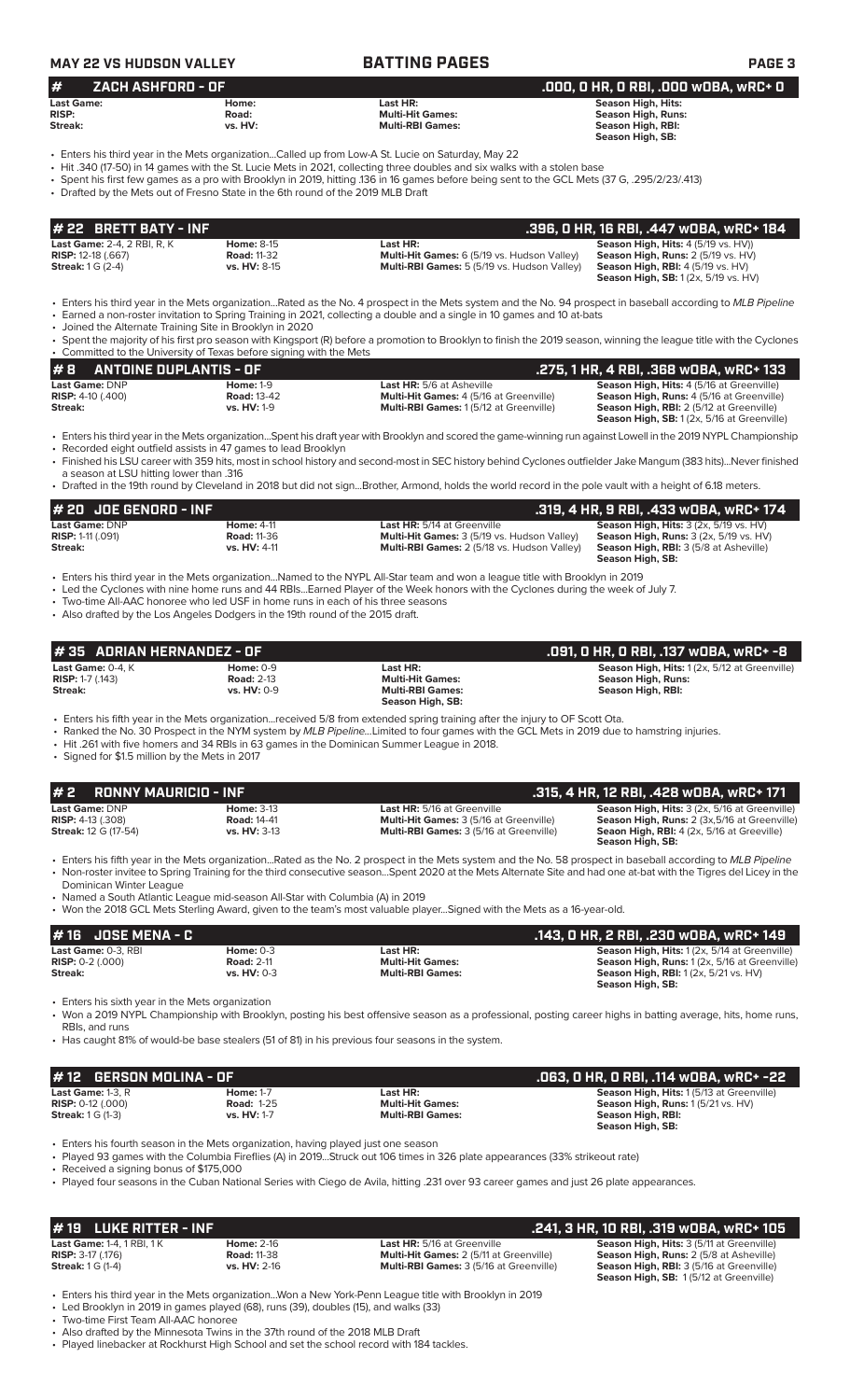# **MAY 22 VS HUDSON VALLEY BATTING PAGES PAGE 4**

| $#$ 24 HAYDEN SENGER - C   |                    |                                              | .257, 1 HR, 1 RBI, .376 wOBA, wRC+ 138         |
|----------------------------|--------------------|----------------------------------------------|------------------------------------------------|
| <b>Last Game: DNP</b>      | Home: $2-6$        | <b>Last HR:</b> 1(5/4 at Asheville)          | Season High, Hits: 2 (2x, 5/6 as Asheville)    |
| <b>RISP:</b> $2-9$ (.222)  | <b>Road: 7-29</b>  | <b>Multi-Hit Games: 2 (5/6 at Asheville)</b> | <b>Season High, Runs: 3 (5/8 at Asheville)</b> |
| <b>Streak:</b> $2 G (2-6)$ | <b>vs. HV: 2-6</b> | <b>Multi-RBI Games:</b>                      | <b>Season High, RBI:</b> 1(5/4 at Asheville)   |

**# 24 HAYDEN SENGER - C .257, 1 HR, 1 RBI, .376 wOBA, wRC+ 138 Season High, SB:** 

• Enters his fourth year in the Mets system...Non-roster invitee to 2021 Spring Training

• Spent 2019 with Columbia, catching 33 of 87 (38%) of runners attempting to steal a base in his first full pro season and getting hit by pitch 19 times in 90 games. • Made pro debut with Kingsport (R) in 2018, playing 10 games before finishing the season with 22 games for the Brooklyn Cyclones

• First-Team All-MAC at Miami in 2018

• All-time hits leader at Lakota East High School, also playing football as a middle linebacker.

| $\bm{\sharp}$ 4 LT STRUBLE - OF |                    |                         | .200, 0 HR, 0 RBI, .355 w0BA, wRC+ 110                |
|---------------------------------|--------------------|-------------------------|-------------------------------------------------------|
| <b>Last Game: 1-2, R, BB, K</b> | <b>Home: 1-5</b>   | Last HR:                | <b>Season High, Hits: 1(5/21 vs. HV)</b>              |
| <b>RISP:</b> $0-3(0.000)$       | Road:              | <b>Multi-Hit Games:</b> | <b>Season High, Runs:</b> $1(2x 5/21 \text{ vs. HV})$ |
| <b>Streak:</b> 1 G (1-2)        | <b>vs. HV: 1-5</b> | <b>Multi-RBI Games:</b> | Season High, RBI: 1(5/19 vs. HV)                      |
|                                 |                    |                         | Season High, SB:                                      |

• Enters his third year in the Mets organization...received from Low-A St Lucie on 5/18

• Went 6-21 (.286) with three RBIs and four walks in seven games with the St. Lucie Mets

• Played in the GCL in 2019, hitting .231 over 18 games during his draft year

• Selected by the Mets in the 29th round in 2019 out of Felician College...Hails from Hammonton, NJ

| $# 4$ BLAKE TIBERI - INF/OF  |                   |                                             | .175. O HR. 1 RBI. .250 wOBA. wRC+ 62          |
|------------------------------|-------------------|---------------------------------------------|------------------------------------------------|
| <b>Last Game: 1-3, 2B, K</b> | <b>Home: 2-9</b>  | Last HR:                                    | <b>Season High, Hits: 2 (5/8 at Asheville)</b> |
| <b>RISP:</b> 1-11 $(.091)$   | <b>Road: 5-36</b> | <b>Multi-Hit Games: 1(5/8 at Asheville)</b> | Season High, Runs: 1(2x, 5/12 at Greenville)   |
| <b>Streak:</b> 1 G (1-3)     | vs. HV: 2-9       | <b>Multi-RBI Games:</b>                     | <b>Season High, RBI:</b> 1(5/8 at Asheville)   |
|                              |                   |                                             | Season High, SB:                               |

• Enters his sixth year in the Mets organization...Returns to Brooklyn for the first time since his pro debut year in 2016

• Spent parts of two seasons with Columbia and St. Lucie...Underwent Tommy John surgery on his elbow on May 3, 2017, missing the remainder of the season after just five games

• Has played second base, third base, left field and right field across more than 295 games • 2016 Third Team All-ACC in final year in college.

## **# 17 JUAN URIARTE - C .188, 0 HR, 0 RBI, .248 wOBA, wRC+ 61 Last Game:** DNP **Home:** 1-4 **Last HR: Season High, Hits:** 1 (2x, 5/16 at Greenville) **RISP:** 0-4 **Road:** 2-12 **Multi-Hit Games: Season High, Runs:** 2 (5/19 vs. HV) **Streak:** 3 G (3-12) **vs. HV:** 1-4 **Multi-RBI Games: Season High, RBI: Season High, SB:**

• Enters his eighth year in the Mets organization...Spent 2019 with Columbia (A) and the GCL Mets (R)

• Injured in his first at-bat with Brooklyn in 2018 on Opening Day at Staten Island, missing the entire season

• Finished 10th in batting average in the Appalachian League with Kingsport in 2017, hitting .305

• Caught 16 of 44 (36%) would-be base stealers in 2019.

| #10 ANTHONY WALTERS - INF |                    |                                                    | .000, 0 HR, 0 RBI, .221 w0BA, wRC+ 44     |
|---------------------------|--------------------|----------------------------------------------------|-------------------------------------------|
| Last Game: 0-3            | <b>Home: 2-8</b>   | Last HR:                                           | <b>Season High, Hits: 2 (5/19 vs. HV)</b> |
| <b>RISP:</b> $2-8$ (.250) | <b>Road: 0-9</b>   | <b>Multi-Hit Games: 1(5/19 vs. Hudson Valley)</b>  | <b>Season High, Runs: 1(5/19 vs. HV)</b>  |
| Streak:                   | <b>vs. HV: 2-8</b> | <b>Multi-RBI Games: 1 (5/19 vs. Hudson Valley)</b> | <b>Season High, RBI:</b> 2 (5/19 vs. HV)  |
|                           |                    |                                                    | Season High, SB:                          |

• Enters his second year and first season in the Mets organization...Selected as one of six by the Mets in the 2020 MLB Draft • Drafted with teammate Casey Schmitt (SFG) in the top 100 picks of the MLB Draft, setting a mark for the first time two Aztecs have been drafted top 100 since

Taber Lee and current Cyclones pitching coach Royce Ring in 2002

• Hit .271 in just 16 games for the Aztecs in 2020...Transferred to SDSU from Mt. San Antonio College after the 2018 season

• Attended Cal and played one season with the Golden Bears in 2017

# **Hardest Hit Balls - 2021**

|                                                                                          | Player        | Opponent Exit Velo                     | Result                 |
|------------------------------------------------------------------------------------------|---------------|----------------------------------------|------------------------|
|                                                                                          |               | Adrian Hernandez vs. Hudson Valley 105 | <b>Ground Ball Out</b> |
|                                                                                          | Brett Baty    | vs. Hudson Valley 104                  | Single                 |
|                                                                                          | Jose Mena     | vs. Hudson Valley 102                  | Line Drive Out         |
| $\begin{array}{r} \underline{\textbf{Date}} \\ 5/20 \\ 5/21 \\ 5/21 \\ 5/20 \end{array}$ | Hayden Senger | vs. Hudson Valley 102                  | Triple                 |
|                                                                                          |               |                                        |                        |

|                                                   | <b>Home Run Chart</b>          |                 |             |              |                 |      |           |                   |           |                     |                 |
|---------------------------------------------------|--------------------------------|-----------------|-------------|--------------|-----------------|------|-----------|-------------------|-----------|---------------------|-----------------|
| Date                                              | Player                         | <b>Opponent</b> | Exit Velo   | Launch Angle | <b>Distance</b> | Date | Player    | <b>Opponent</b>   | Exit Velo | <b>Launch Angle</b> | <b>Distance</b> |
|                                                   | Hayden Senger                  | at Asheville    | $104.7$ mph | 21.3         | 389 ft.         | 5/18 | J. Genord | vs. Hudson Valley |           |                     |                 |
| $\begin{array}{r} 5/4 \\ 5/5 \end{array}$         | Luke Ritter                    | at Asheville    | $107.9$ mph | 8            | 326 ft.         |      |           |                   |           |                     |                 |
| $\begin{bmatrix} 5/6 \\ 5/7 \\ 5/8 \end{bmatrix}$ | Antoine Duplantis at Asheville |                 | 93.7 mph    | 30.83        | 347 ft.         |      |           |                   |           |                     |                 |
|                                                   | Ronny Mauricio                 | at Asheville    | DID         | NOT          | <b>REGISTER</b> |      |           |                   |           |                     |                 |
|                                                   | Luke Ritter                    | at Asheville    | 98.3 mph    | 27.6         | 383 ft.         |      |           |                   |           |                     |                 |
|                                                   | Ronny Mauricio                 | at Asheville    | 99.2 mph    | 29.6         | 411 ft.         |      |           |                   |           |                     |                 |
|                                                   | Cody Bohanek                   | at Asheville    | $102.5$ mph | 24.9         | 405 ft.         |      |           |                   |           |                     |                 |
|                                                   | Joe Genord                     | at Asheville    | $101.6$ mph | 38.2         | 384 ft.         |      |           |                   |           |                     |                 |
| 5/11                                              | Joe Genord                     | at Greenville   | $106.1$ mph | 19.9         | 412 ft.         |      |           |                   |           |                     |                 |
|                                                   | Ronny Mauricio                 | at Greenville   | $103.9$ mph | 26.3         | 398 ft.         |      |           |                   |           |                     |                 |
| 5/13                                              | Jake Mangum                    | at Greenville   |             |              |                 |      |           |                   |           |                     |                 |
| 5/14                                              | Joe Genord                     | at Greenville   |             |              |                 |      |           |                   |           |                     |                 |
| 5/15                                              | Jake Mangum                    | at Greenville   |             |              |                 |      |           |                   |           |                     |                 |
| 5/16                                              | Luke Ritter                    | at Greenville   |             |              |                 |      |           |                   |           |                     |                 |
|                                                   | Ronny Mauricio                 | at Greenville   |             |              |                 |      |           |                   |           |                     |                 |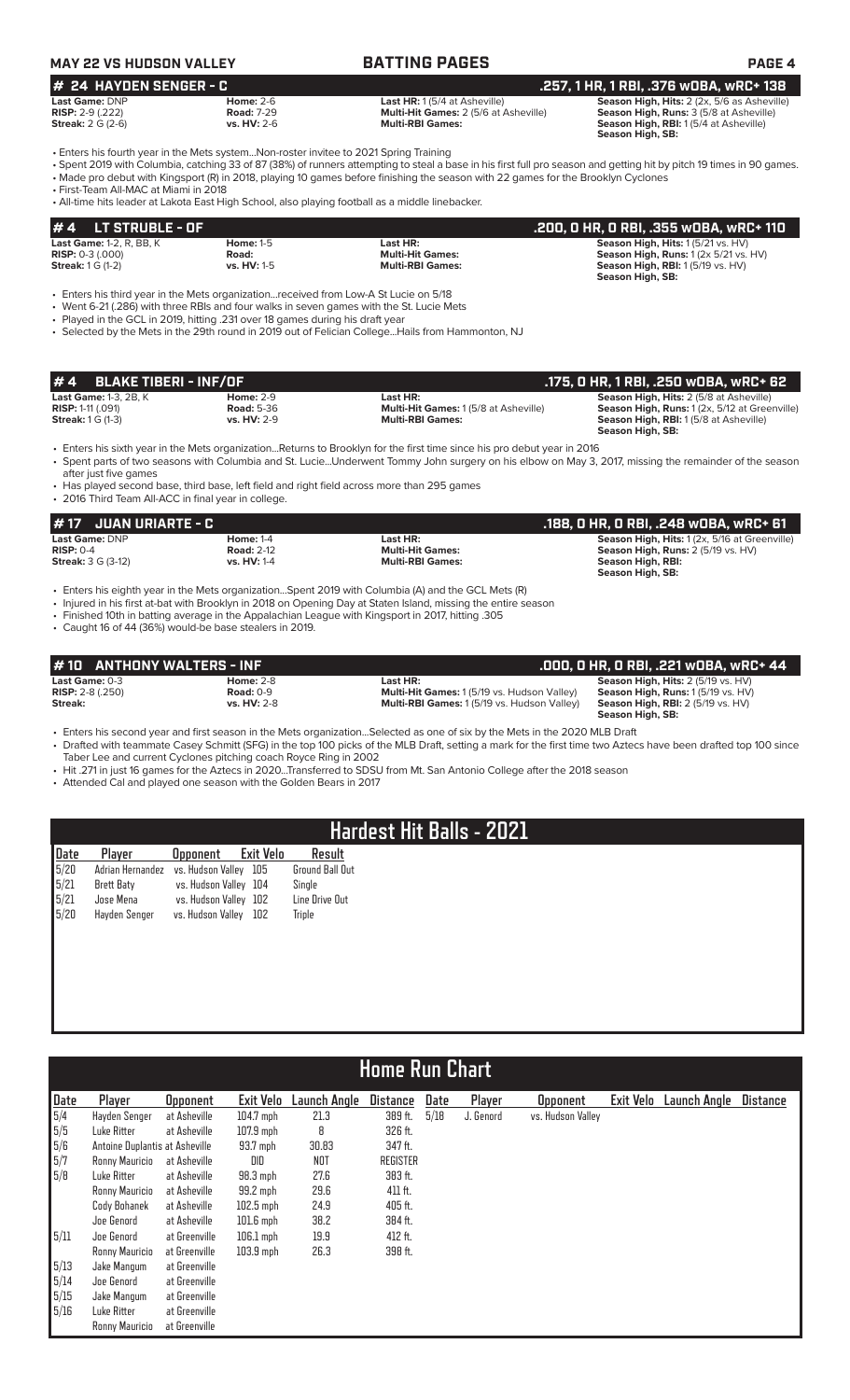## **MAY 22 VS HUDSON VALLEY BULLPEN PAGE PAGE 5** • Enters his fourth year in the Mets org...Won a New York Penn League title with Brooklyn in 2019 • Struck out 40 batters over 28.2 innings with Brooklyn...Spent his first professional season with GCL Mets and Kingsport Mets • Joins Ronnie Robbins (30th, 1981 - Toronto) as the only two LSU-Alexandria Generals to be drafted by a MLB team in school history • Native of Natchitoches (NACK-ah-tish), the oldest city in Louisiana (est. 1714). **# 5 BRIAN METOYER - RHP 9.39 K/9, 5.87 ERA, 0 SV Last App:** 5/19 vs. HV **Last Loss:** 5/15 at GVL **SV/OP (Last): Holds:** Holds: **Holds: Holds: Leadoff:** 3-5. BB **Inherited Runners/Stranded:** 2/1 **Inherited Runners/Stranded:** 2/1 • Enters his third year in the Mets organization...Won a 2019 NYPL title with Brooklyn, splitting time with the Cyclones and Kingsport Mets • Signed as a minor league free agent in mid-summer after pitching in six games with the Westside Wolly Mammoths in the United Shore Baseball League • Pitched all four years at Johns Hopkins, switching to submarine later in his career. **# 13 JOSH HEJKA - RHP 5.86 K/9, 7.04 ERA, 0 SV Last App:** 5/20 vs. HV **Last Loss:** SV/OP (Last): SV/OP (Last): Holds: Leadoff: 1-4 **Interited Runners/Stranded:** 3/1 **Inherited Runners/Stranded: 3/1** • Enters his third year in the Mets organization • Pitched across three levels in the system in 2019, including being a member of the 2019 New York-Penn League championship team in Brooklyn • Drafted after his junior season at Florida International **# 11 NICK MACDONALD - RHP 11.74 K/9, 7.04 ERA, 0 SV Last App:** 5/18 vs. HV **Last Loss: SV/OP (Last): SV/OP (Last): Holds:**<br>Leadoff: 1-6, BB **Inherited Runners/Stranded:** 3/1 **Leadoff:** 1-6, BB **Inherited Runners/Stranded:** 3/1 • Enters his third year in the Mets organization...Struck out the final batter in Game 3 of the 2019 NYPL Championship Series to win Brooklyn's first outright minor league baseball title in team history • Spent the entire 2019 season with the Cyclones, collecting three saves • Went to New Mexico State for two seasons after pitching a pair of campaigns for Central Arizona. **# 18 ANDREW EDWARDS - LHP 13.50 K/9, 2.70 ERA, 0 SV** Last App:  $5/18$  vs.  $\overline{HV}$  **Last Loss:** 5/18 vs. HV **SV/OP (Last): Holds: Holds: Holds: Holds: Holds: Holds: Holds: Holds: Holds: Holds: Holds: Holds: Holds: Holds: Holds: Holds: Holds: Inherited Runners/Stranded:** 3/3

| <b>#43</b>                           | BRYCE MONTES DE OCA - RHP          |               | 9.53 K/9. 0.00 ERA. 0 SV |
|--------------------------------------|------------------------------------|---------------|--------------------------|
| <b>Last App:</b> $5/19$ vs. $HV$     | Last Loss:                         | SV/OP (Last): | Holds: 1                 |
| <b>Leadoff: <math>0-3</math>. BB</b> | <b>Inherited Runners/Stranded:</b> |               |                          |

• Enters his fourth year in the Mets org...Has not pitched as a professional due to injuries • Underwent Tommy John surgery as a high school junior and missed 2016 after having ulnar

nerve transposition • Previously drafted by Washington in the 15th round of the 2017 MLB Draft and by the Chicago

White Sox in the 14th round of the 2015 MLB Draft.

| 1 # 38      COLBY MORRIS  - RHP  |                                    |               | 13.50 K/9, 27.00 ERA, 0 SV |
|----------------------------------|------------------------------------|---------------|----------------------------|
| Last App: 5/20 vs. HV Last Loss: |                                    | SV/OP (Last): | Holds:                     |
| <b>Leadoff:</b> 0-1              | <b>Inherited Runners/Stranded:</b> |               |                            |

• Enters his first season in the Mets organization...called up from Low-A St. Lucie on May 20

• Made four scoreless appearances in relief for the St. Lucie Mets to being 2021 • Minor League free agent signing...pitched at Middlebury in Vermon

| . Milliol League liee agent signingDitched at Mildulebury in Verniont                                             |                 |                                        |                                        |        |  |  |  |  |
|-------------------------------------------------------------------------------------------------------------------|-----------------|----------------------------------------|----------------------------------------|--------|--|--|--|--|
| #7                                                                                                                | ERIC ORZE - RHP |                                        | 12.85 K/9, 5.14 ERA, 1 SV              |        |  |  |  |  |
| <b>Last App:</b> 5/21 vs. HV                                                                                      |                 | <b>Last Loss:</b> 5/16 at GVL          | <b>SV/OP (Last):</b> 1/1 (5/21 vs. HV) | Holds: |  |  |  |  |
| <b>Leadoff:</b> 3-7                                                                                               |                 | <b>Inherited Runners/Stranded: 5/2</b> |                                        |        |  |  |  |  |
| . For a contribution of a construction of $P$ and $P$ . If the a construction $M$ and a $M$ and a construction of |                 |                                        |                                        |        |  |  |  |  |

• Enters his second year and first full season in the Mets organization

• One of six draft picks by the Mets in the 2020 MLB Draft...final selection for the club

• Two-time cancer survivor, beating testicular cancer and stage-zero melanoma • Struck out 29 batters over 19.2 innings with Univ. New Orleans in '20 as Saturday starter.

|              |                              | # 26 MICHEL OTANEZ - RHP               | 22.50 K/9. 20.25 ERA. 0 SV        |          |
|--------------|------------------------------|----------------------------------------|-----------------------------------|----------|
|              | <b>Last App:</b> 5/21 vs. HV | Last Loss:                             | $SV/OP$ (Last): $0/1$ (BS at GVL) | Holds: 1 |
| Leadoff: 1-4 |                              | <b>Inherited Runners/Stranded: 3/0</b> |                                   |          |

• Enters his sixth year in the Mets org...No. 26 prospect in the system according to *MLB Pipeline* • Returns to Brooklyn for the second assignment in a row

• Pitched with the Cyclones and won an NYPL title in 2019 and also spent time with Kingsport • Missed 2017 due to injury...Struck out 21 batters in 21.1 innings with the DSL Mets1 in 2016.

|                                                                                 | #44 HUNTER PARSONS - RHP           |               | 16.20 K/9, 1.80 ERA, 0 SV |  |  |  |
|---------------------------------------------------------------------------------|------------------------------------|---------------|---------------------------|--|--|--|
| Last App:                                                                       | <b>Last Loss:</b>                  | SV/OP (Last): | Holds:                    |  |  |  |
| Leadoff:                                                                        | <b>Inherited Runners/Stranded:</b> |               |                           |  |  |  |
| • Enters his third year in the Mets orgCalled up from Low-A St. Lucie on May 20 |                                    |               |                           |  |  |  |

• Made four relief appearances with the Mets (A-), striking out 18 in 10 innings (45% K rate).

• Pitched with the Cyclones and won an NYPL title in 2019

# **# 48 MITCH RAGAN - RHP 11.42 K/9, 1.04 ERA, 1 SV**

**Last App:** 5/16 at GVL **Last Loss: SV/OP (Last):** 1/1 (5/12 at GVL) **Holds:** 1 **Inherited Runners/Stranded:** 

- Enters his third year in the Mets organization...Won a title with Brooklyn in 2019,
- earning the win in the championship-clinching game against Lowell
- Named a New York-Penn League All-Star with the Cyclones
- Named the 2019 Big East Pitcher of the Year with Creighton

## **# 29 ALLAN WINANS - RHP 13.50 K/9, 0.00 ERA, 0 SV**

# **Last App:** 5/19 vs HV **Last Loss:** SV/OP (Last): Holds:<br>
Leadoff: 1-2 Inherited Runners/Stranded: 4/4

**Leadoff:** 1-2 **Inherited Runners/Stranded:** 4/4

• Enters his fourth year in the Mets organization...Called up on 5/11 from extended spring • Made 30 appearances, saving 11 of 13 games for the Columbia Fireflies (A) in 2019

• Mets 17th round draft selection in 2018 from Campbell University in Buies Creek, NC.

|                       | LAST FIVE APPEARANCES |            |                   |                |   |                |                |                |           |
|-----------------------|-----------------------|------------|-------------------|----------------|---|----------------|----------------|----------------|-----------|
| <b>ANDREW EDWARDS</b> |                       |            |                   |                |   |                |                |                |           |
| <b>DATE</b>           | OPP                   | DEC        | IP                | н              | R | ER             | <b>BB</b>      | Κ              | <b>HR</b> |
| 5/5                   | @ASH                  |            | 1.0               | $\overline{2}$ | 1 | 1              | 1              | $\overline{2}$ | $\Omega$  |
| 5/7                   | @ASH                  |            | 1.1               | 0              | 0 | 0              | O              | $\overline{2}$ | $\Omega$  |
| 5/8                   | @ASH                  |            | 1.0               | 0              | 0 | O              | 1              | 1              | $\Omega$  |
| 5/14                  | @GVL                  |            | 2.1               | 1              | 0 | O              | 1              | 3              | $\Omega$  |
| 5/18                  | vs. HV                |            | 1.0               | $\overline{2}$ | 1 | 1              | O              | $\overline{2}$ | 0         |
|                       |                       |            | <b>JOSH HEJKA</b> |                |   |                |                |                |           |
| DATE                  | OPP                   | <b>DEC</b> | IP                | н              | R | ER             | <b>BB</b>      | Κ              | <b>HR</b> |
| 5/5                   | @ASH                  |            | 2.1               | 1              | 1 | 1              | 1              | 3              | $\Omega$  |
| 5/8                   | @ASH                  |            | 1.1               | 5              | 7 | 3              | $\overline{2}$ | 0              | $\Omega$  |
| 5/13                  | @GVL                  |            | 1.0               | 4              | 2 | $\overline{2}$ | O              | O              | 0         |
| 5/20                  | vs. HV                |            | 3.0               | 0              | 0 | 0              | O              | 2              | $\Omega$  |

|      | <b>NICK MACDONALD</b> |      |     |   |   |               |           |   |    |
|------|-----------------------|------|-----|---|---|---------------|-----------|---|----|
| DATE | OPP                   | DEC. | IP  | н | R | ER            | <b>RR</b> |   | HR |
| 5/6  | @ASH                  |      | 2 O | ь | 3 | $\mathcal{P}$ | O         |   |    |
| 5/11 | @GVL                  |      | 2 O |   | Ω | Ο             | O         | 3 |    |
| 5/14 | @GVL                  |      | 11  | 3 | 3 | 3             |           |   |    |
| 5/18 | vs HV                 |      | 21  |   |   |               |           |   |    |

| <b>BRIAN METOYER</b> |        |      |                |    |                |    |               |   |    |
|----------------------|--------|------|----------------|----|----------------|----|---------------|---|----|
| DATE                 | OPP    | DFC. | IP             | н  | R              | ER | <b>BB</b>     |   | HR |
| 5/6                  | @ASH   |      | 2.2            | -1 | 1              | O  |               | 3 | O  |
| 5/12                 | @GVL   | W    | 2.0            | 1  | 1              | O  | O             |   | O  |
| 5/15                 | @GVL   |      | 1 <sub>O</sub> | 3  | $\overline{4}$ | 4  | $\mathcal{P}$ |   | O  |
| 5/19                 | vs. HV |      | 2 O            |    | O              | Ω  | O             |   |    |
|                      |        |      |                |    |                |    |               |   |    |

| <b>BRYCE MONTES DE OCA</b> |       |      |            |   |   |    |           |   |    |
|----------------------------|-------|------|------------|---|---|----|-----------|---|----|
| DATE                       | OPP   | DEC. | IP         | н | R | ER | <b>BB</b> |   | ΗR |
| 5/5                        | @ASH  |      | 1 N        | O | Ω | O  |           |   |    |
| 5/8                        | @ASH  |      | 1 $\Omega$ | O | Ω | O  | O         |   | O  |
| 5/12                       | @GVL  | н    | 1 $\Omega$ | O | Ω | Ω  | 2         |   | O  |
| 5/15                       | @GVL  |      | 12         | O | Ω | Ω  | 1         | ₹ | O  |
| 5/19                       | vs HV |      | 1 N        |   |   | O  | O         |   |    |

| <b>COLBY MORRIS</b> |                               |      |                |   |                |     |           |   |          |
|---------------------|-------------------------------|------|----------------|---|----------------|-----|-----------|---|----------|
|                     | DATE OPP                      | DEC. | IP             | н | R              | ER. | <b>BB</b> | K | HR       |
| $5/4*$              | vs. JUP*                      |      | 1 <sub>O</sub> | 2 | $\mathbf{1}$   | 1   | O         | 3 | $\Omega$ |
|                     | $5/6^*$ vs. JUP*              |      | 20             | O | O              | O   | Ω         | 3 | O        |
| $5/11*$             | $@$ DBT*                      |      | 1 <sub>O</sub> | ი | O              | O   | Ω         | 1 | $\Omega$ |
| 5/14*               | $@$ DBT*                      |      | 1.0            |   | 1              | O   | O         |   | O        |
| 5/20                | vs. HV                        |      | 1 <sub>O</sub> | 4 | $\overline{3}$ | 3   |           |   | O        |
|                     | *Pitched with Low-A St. Lucie |      |                |   |                |     |           |   |          |

| <b>ERIC ORZE</b>     |                       |            |     |                |   |          |                |          |           |  |
|----------------------|-----------------------|------------|-----|----------------|---|----------|----------------|----------|-----------|--|
| DATE                 | OPP                   | <b>DEC</b> | IP  | н              | R | ER       | <b>BB</b>      | Κ        | <b>HR</b> |  |
| 5/4                  | @ASH                  |            | 2.0 | 2              | 1 | 1        | O              | 3        | 1         |  |
| 5/7                  | @ASH                  |            | 1.0 | 1              |   | 1        | 2              | 1        | 0         |  |
| 5/13                 | @GVL                  |            | 1.1 | 3              | 1 | 1        | O              | 3        | 0         |  |
| 5/16                 | @GVL                  | L.         | 0.2 | 3              | 1 | 1        | O              | $\Omega$ | 1         |  |
| 5/21                 | vs. HV                | SV         | 2.0 | 0              | O | ი        | Ο              | 3        | 0         |  |
| <b>MICHEL OTANEZ</b> |                       |            |     |                |   |          |                |          |           |  |
| <b>DATE</b>          | OPP                   | <b>DEC</b> | IP  | н              | R | ER       | <b>BB</b>      | К        | <b>HR</b> |  |
| 5/6                  | @ASH                  |            | 1.0 | O              | 0 | $\Omega$ | 0              | 3        | O         |  |
| 5/8                  | @ASH                  |            | 0.2 | $\overline{2}$ | 3 | 3        | 1              | $\Omega$ | 1         |  |
| 5/13                 | @GVL                  |            | 1.0 | $\overline{2}$ | 1 | 1        | Ο              | 3        | 0         |  |
| 5/16                 | @GVL                  | BS         | 0.1 | 4              | 5 | 5        | $\overline{2}$ | 1        | O         |  |
| 5/21                 | vs. HV                |            | 1.0 | 1              | O | $\Omega$ | 1              | 3        | Ο         |  |
|                      | <b>HUNTER PARSONS</b> |            |     |                |   |          |                |          |           |  |

| <b>IIVIILIN FANJVIIJ</b>       |  |                       |  |  |  |  |                |          |  |
|--------------------------------|--|-----------------------|--|--|--|--|----------------|----------|--|
| DATE OPP DEC IP H R ER BB K HR |  |                       |  |  |  |  |                |          |  |
| $5/4^*$ vs. JUP*               |  | 202000                |  |  |  |  | $\overline{4}$ | $\Omega$ |  |
| $5/8^*$ vs. JUP*               |  | $2.0 \t3 \t1 \t1 \t1$ |  |  |  |  | 4              |          |  |
| 5/14* @DBT* W 3.0 3 1 1 0      |  |                       |  |  |  |  | - 6            | $\Omega$ |  |
| 5/18* @PMB* W 3.0 0 0 0 2      |  |                       |  |  |  |  | $\overline{4}$ | $\Omega$ |  |
| *Pitched with Low-A St. Lucie  |  |                       |  |  |  |  |                |          |  |

| <b>MITCH RAGAN</b> |      |           |     |                         |                         |          |    |   |    |
|--------------------|------|-----------|-----|-------------------------|-------------------------|----------|----|---|----|
| DATE OPP           |      | DEC.      | IP  | н                       | R                       | ER BB    |    |   | HR |
| 5/4                | @ASH |           | 2.0 | $\overline{\mathbf{3}}$ | -1                      | -1       | -1 |   |    |
| 5/7                | @ASH |           | フフ  | 1                       | $\overline{\mathbf{3}}$ | $\Omega$ | 2  | 3 | O  |
| 5/12               | @GVL | <b>SV</b> | 2.0 | -1                      | O                       | O        | O  | 3 | O  |
| 5/16               | @GVL | н         | 2.0 | $\overline{1}$          | O.                      | O        |    |   |    |

| <b>ALLAN WINANS</b> |          |                       |        |        |          |                   |             |               |  |
|---------------------|----------|-----------------------|--------|--------|----------|-------------------|-------------|---------------|--|
|                     | DATE OPP | DEC IP H R ER BB K HR |        |        |          |                   |             |               |  |
| 5/13                | @GVL     |                       | $10 -$ |        |          | $0\quad 0\quad 0$ | $\Omega$    | $\mathcal{L}$ |  |
| 5/15                | @GVL     |                       | O 1    | $\cap$ | $\Omega$ | $\Omega$          | $\Omega$    |               |  |
| 5/19                | vs. HV   |                       | 2 O    |        | $\cap$   |                   | $0 \quad 1$ | $\mathcal{P}$ |  |

|                |                | <b>Number of Pitches Thrown</b> |      |    |    |                     |    |  |  |
|----------------|----------------|---------------------------------|------|----|----|---------------------|----|--|--|
| <b>Pitcher</b> | Days Rest 5/18 |                                 | 5/19 |    |    | 5/20 5/21 5/22 5/23 |    |  |  |
| <b>Edwards</b> | 3              | 20                              |      |    |    |                     |    |  |  |
| Hejka          | 1              |                                 | --   | 34 | -- | --                  |    |  |  |
| MacDonald      | 3              | 38                              | --   | -- |    | --                  |    |  |  |
| Metoyer        | $\overline{2}$ |                                 | 25   |    | -- | --                  |    |  |  |
| Montes de Oca  | $\overline{2}$ |                                 | 12   | -- |    |                     |    |  |  |
| Morris         | 1              |                                 | --   | 32 | -- |                     | -- |  |  |
| Orze           | $\Omega$       | --                              | --   | -- | 21 | --                  | -- |  |  |
| Otanez         | O              |                                 |      |    | 21 |                     |    |  |  |
| Parsons        | 3              | $41*$                           |      |    | -- |                     |    |  |  |
| Ragan          | 5              |                                 |      | -- | -- | --                  |    |  |  |
| Winans         | $\overline{2}$ |                                 | 20   |    |    |                     |    |  |  |

<sup>•</sup> Pitched at Creighton for two seasons...spent 2017 with Iowa West & 2016 with Wayne State.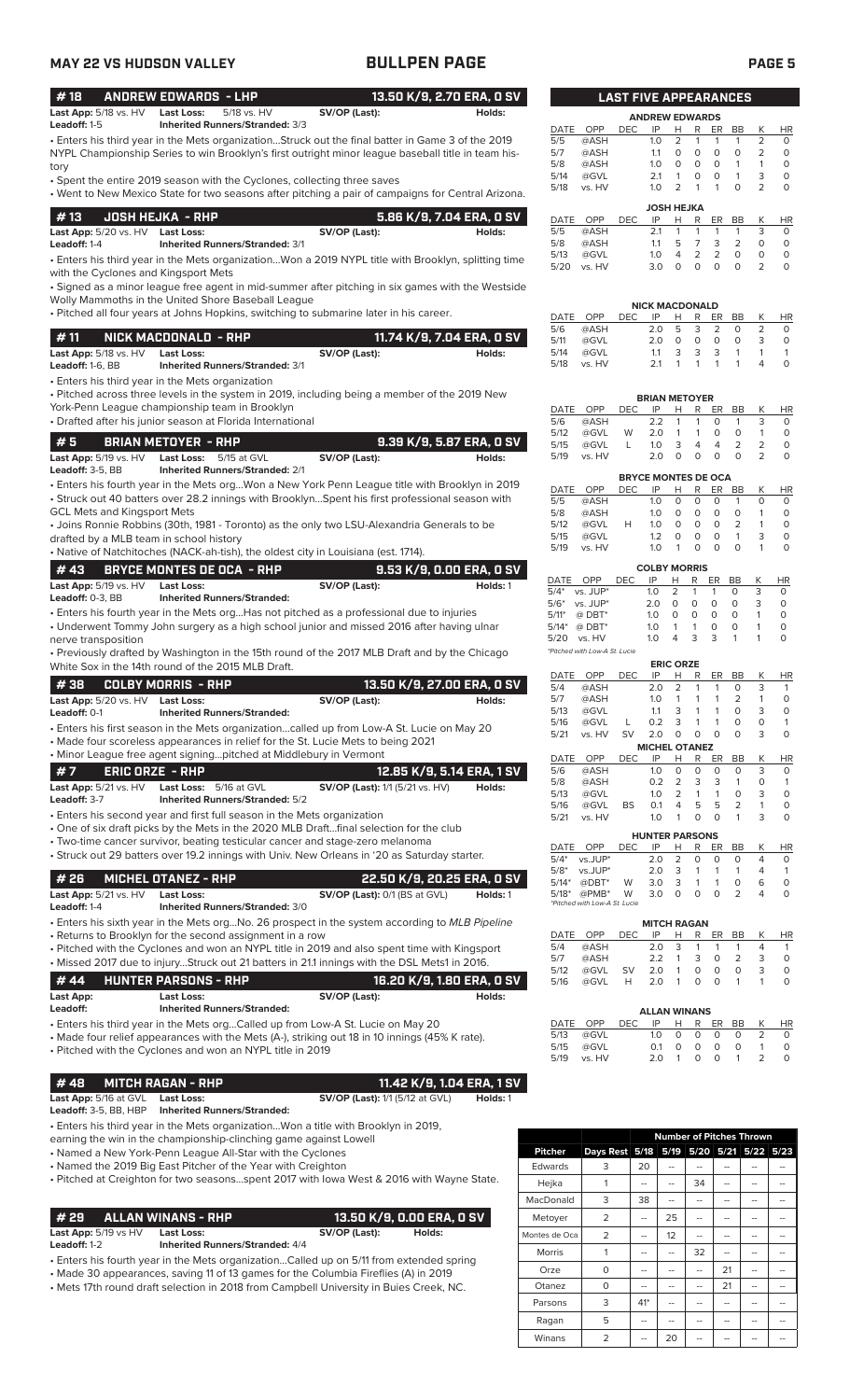## **MAY 22 VS HUDSON VALLEY HIGH/LOW & CHARTS PAGE 6** L

| INDIVIDUAL BATTING HIGHS                                                     |  |
|------------------------------------------------------------------------------|--|
|                                                                              |  |
|                                                                              |  |
|                                                                              |  |
|                                                                              |  |
|                                                                              |  |
|                                                                              |  |
| Most Home Runs, Game1 (16 players, last: Joe Genord, 5/18 vs. Hudson Valley) |  |
| Home Runs, Consecutive Games Three games (Ronny Mauricio, 5/7-5/11)          |  |
|                                                                              |  |
|                                                                              |  |
|                                                                              |  |
|                                                                              |  |
|                                                                              |  |
|                                                                              |  |
|                                                                              |  |
|                                                                              |  |
| Most Stolen Bases, Game 1 (6x, last: Gerson Molina, 5/21 vs. Hudson Valley)  |  |
| <b>TEAM BATTING HIGHS</b>                                                    |  |
|                                                                              |  |
|                                                                              |  |
|                                                                              |  |
|                                                                              |  |
|                                                                              |  |
|                                                                              |  |
|                                                                              |  |
|                                                                              |  |
|                                                                              |  |
|                                                                              |  |
|                                                                              |  |
|                                                                              |  |
|                                                                              |  |
|                                                                              |  |
|                                                                              |  |
|                                                                              |  |
|                                                                              |  |
|                                                                              |  |
|                                                                              |  |
|                                                                              |  |

Most Double Plays Hit into, Game........................................................... 2 (5/16 at Greenville)

## **FIELDING**

Most Errors, Team, Game...............................................................................6 (5/7 at Asheville) .<br>2 (Baty, Mauricio, Tiberi, 5/7 at Asheville)<br>e........................... 3 (5/19 vs. Hudson Valley) Most Double Plays Turned, Nine-Inning Game.......................... 3 (5/19 vs. Hudson Valley) Consecutive Errorless Games, Team.

## **C-** Senger (8), Uriarte (4), Mena (3) **STARTERS BY POSITION**

- 
- **1B-** Genord (11), Winaker (2), Bohanek (1), Ritter (1)
- **2B-** Ritter (10), Walters (3), Tiberi (1), Struble (1)
- **3B-** Baty (10), Tiberi (5)
- **SS-** Mauricio (10), Walters (3), Bohanek (2)
- **LF-** Duplantis (11), Tiberi (3), Winaker (1)
- **CF-** Mangum (8), Molina (3), Ota (2), Duplantis (1), Hernandez (1)
- **RF-** Molina (5) Winaker (4), Hernandez (4), Struble (1), Ota (1)

DH- Baty (3), Tiberi (2), Mauricio (2), Hernandez (2), Ritter (1), Bohanek (1), Mangum (1), Senger (1), Genord (1), Mena (1)

## **STARTERS BY BATTING ORDER 1st -** Duplantis (12), Mangum (2), Struble (1)

**2nd -** Mangum (5), Bohanek (4), Winaker (4), Mauricio (1), Tiberi (1)

**3rd -** Mauricio (11), Baty (4)

**4th-** Baty (9), Ritter (6)

**5th-** Ritter (6), Senger (3), Genord (3), Ota (2), Hernandez (1)

**6th-** Genord (5), Senger (3), Winaker (2), Hernandez (2), Ota (1), Tiberi (1), Mena (1)

**7th-** Genord (4), Tiberi (4), Senger (2), Uriarte (2), Walters (1), Winaker (1), Mena (1)

**8th-** Tiberi (5), Hernandez (3), Walters (3), Mena (2), Senger (1), Uriarte (1)

**9th-** Molina (8), Mangum (2), Walters (2), Uriarte (1), Hernandez (1), Struble (1)

|             | <b>CATCHERS STEALING</b> |     |     | <b>MULTI-RUN INNINGS</b> |              |                  |  |
|-------------|--------------------------|-----|-----|--------------------------|--------------|------------------|--|
| <b>Name</b> | CS                       | АТТ | PCT | <b>Runs</b>              | <b>Times</b> | Last             |  |
| Mena        |                          | O   | 0%  | 6                        |              | 7th, 5/20 vs. HV |  |
| Senger      |                          |     | 29% | 5                        |              | 6th, 5/20 vs. HV |  |
| Uriarte     |                          | 6   | 33% | 3                        | 6            | 1st. 5/21 vs. HV |  |
| Team        |                          | 13  | 25% |                          | 14           | 7th, 5/18 vs. HV |  |

|                                                     |    | ъ |        |                          |  |  | 3 4 5 6 7 8 9 10 + TOTALS |
|-----------------------------------------------------|----|---|--------|--------------------------|--|--|---------------------------|
| OPPONENTS 13   4   7   17   10   7   7   22   2   0 |    |   |        |                          |  |  | 89                        |
| <b>BKLYN</b>                                        | 11 |   | 6   10 | 11   7   9   12   11   6 |  |  | 83                        |

|                                                                                     | INDIVIDUAL PITCHING HIGHS                                               |
|-------------------------------------------------------------------------------------|-------------------------------------------------------------------------|
|                                                                                     |                                                                         |
|                                                                                     |                                                                         |
| Most Home Runs Allowed, Game 2 (4x, last: Jaison Vilera, 5/15 at Greenville)        |                                                                         |
|                                                                                     |                                                                         |
| Most Strikeouts, Game, Reliever4 (3x, last: Nick MacDonald, 5/18 vs. Hudson Valley) |                                                                         |
|                                                                                     |                                                                         |
|                                                                                     |                                                                         |
|                                                                                     | Longest Losing Streak2 games (Oscar Rojas, Jaison Vilera 5/5-present)   |
|                                                                                     |                                                                         |
| Most Innings Pitched, Reliever  3.0 (Josh Hejka, 5/20 vs. Hudson Valley)            |                                                                         |
|                                                                                     |                                                                         |
|                                                                                     | Most Consecutive Scoreless Inn., Reliever 8.2 (Mitch Ragan 5/4-present) |
|                                                                                     |                                                                         |

| TEAM PITCHING HIGHS                                                 |  |
|---------------------------------------------------------------------|--|
|                                                                     |  |
|                                                                     |  |
|                                                                     |  |
|                                                                     |  |
|                                                                     |  |
| Most Consecutive Scoreless Innings 10 (5/19-5/20 vs. Hudson Valley) |  |
|                                                                     |  |
|                                                                     |  |
|                                                                     |  |
|                                                                     |  |
|                                                                     |  |
|                                                                     |  |
|                                                                     |  |
|                                                                     |  |
|                                                                     |  |
|                                                                     |  |

|                     |                             |                           | <b>TEAM MISCELLANEOUS</b>                                            |  |  |  |  |  |
|---------------------|-----------------------------|---------------------------|----------------------------------------------------------------------|--|--|--|--|--|
|                     |                             |                           |                                                                      |  |  |  |  |  |
|                     |                             |                           |                                                                      |  |  |  |  |  |
|                     |                             |                           | Shortest Game, Time, Nine-Inning Game  2:20 (5/18 vs. Hudson Valley) |  |  |  |  |  |
|                     |                             |                           |                                                                      |  |  |  |  |  |
|                     |                             |                           |                                                                      |  |  |  |  |  |
|                     |                             |                           |                                                                      |  |  |  |  |  |
|                     |                             |                           |                                                                      |  |  |  |  |  |
|                     |                             |                           |                                                                      |  |  |  |  |  |
|                     |                             |                           |                                                                      |  |  |  |  |  |
|                     |                             |                           |                                                                      |  |  |  |  |  |
|                     |                             |                           |                                                                      |  |  |  |  |  |
|                     |                             |                           |                                                                      |  |  |  |  |  |
|                     | <b>OUTFIELD ASSISTS (6)</b> |                           | <b>RECORD BREAKDOWN</b>                                              |  |  |  |  |  |
| <b>NAME</b>         | <b>TOTAL</b>                | (LAST)                    |                                                                      |  |  |  |  |  |
|                     |                             |                           |                                                                      |  |  |  |  |  |
| Duplantis<br>Molina | 4<br>1                      | 5/13 at GVL               |                                                                      |  |  |  |  |  |
| Winaker             | i                           | 5/21 vs. HV<br>5/6 at ASH |                                                                      |  |  |  |  |  |
|                     |                             |                           |                                                                      |  |  |  |  |  |
|                     |                             |                           |                                                                      |  |  |  |  |  |
|                     |                             |                           |                                                                      |  |  |  |  |  |
|                     |                             |                           |                                                                      |  |  |  |  |  |
|                     |                             |                           |                                                                      |  |  |  |  |  |
|                     |                             |                           |                                                                      |  |  |  |  |  |
|                     |                             |                           |                                                                      |  |  |  |  |  |
|                     | UNIFORM RECORDS             |                           |                                                                      |  |  |  |  |  |
| <b>Home White</b>   |                             | $0-0$                     |                                                                      |  |  |  |  |  |
|                     |                             |                           |                                                                      |  |  |  |  |  |
| <b>Road Gray</b>    |                             | $4 - 7$                   |                                                                      |  |  |  |  |  |
|                     |                             |                           |                                                                      |  |  |  |  |  |
|                     | <b>Championship Gold</b>    | $2 - 2$                   |                                                                      |  |  |  |  |  |
|                     |                             |                           |                                                                      |  |  |  |  |  |
|                     |                             |                           |                                                                      |  |  |  |  |  |
|                     |                             |                           |                                                                      |  |  |  |  |  |
|                     |                             |                           | Do Not Allow a Home Run 3-1                                          |  |  |  |  |  |
|                     |                             |                           |                                                                      |  |  |  |  |  |
|                     |                             |                           | Opponent Hits More HRs1-6                                            |  |  |  |  |  |
|                     |                             |                           |                                                                      |  |  |  |  |  |
|                     |                             |                           |                                                                      |  |  |  |  |  |
|                     |                             |                           |                                                                      |  |  |  |  |  |
|                     |                             |                           |                                                                      |  |  |  |  |  |
|                     |                             |                           |                                                                      |  |  |  |  |  |
|                     |                             |                           |                                                                      |  |  |  |  |  |
|                     |                             |                           |                                                                      |  |  |  |  |  |
|                     |                             |                           |                                                                      |  |  |  |  |  |
|                     |                             |                           | Opponent Scores First 2-4                                            |  |  |  |  |  |
|                     |                             |                           |                                                                      |  |  |  |  |  |
|                     |                             |                           |                                                                      |  |  |  |  |  |
|                     |                             |                           |                                                                      |  |  |  |  |  |
|                     |                             |                           |                                                                      |  |  |  |  |  |
|                     |                             |                           |                                                                      |  |  |  |  |  |
|                     |                             |                           |                                                                      |  |  |  |  |  |
|                     |                             |                           |                                                                      |  |  |  |  |  |
|                     |                             |                           |                                                                      |  |  |  |  |  |
|                     |                             |                           |                                                                      |  |  |  |  |  |
|                     |                             |                           |                                                                      |  |  |  |  |  |
|                     |                             |                           |                                                                      |  |  |  |  |  |
|                     | <b>EJECTIONS</b>            |                           |                                                                      |  |  |  |  |  |

**Name Umpire Date**

| <b>MISC. WINS</b>                      |
|----------------------------------------|
| Come from Behind Wins  2 (5/21 vs. HV) |

П

vs. RHP Starters ......................................... 3-7

Wins in Last At-Bat......................................... Walk-off Wins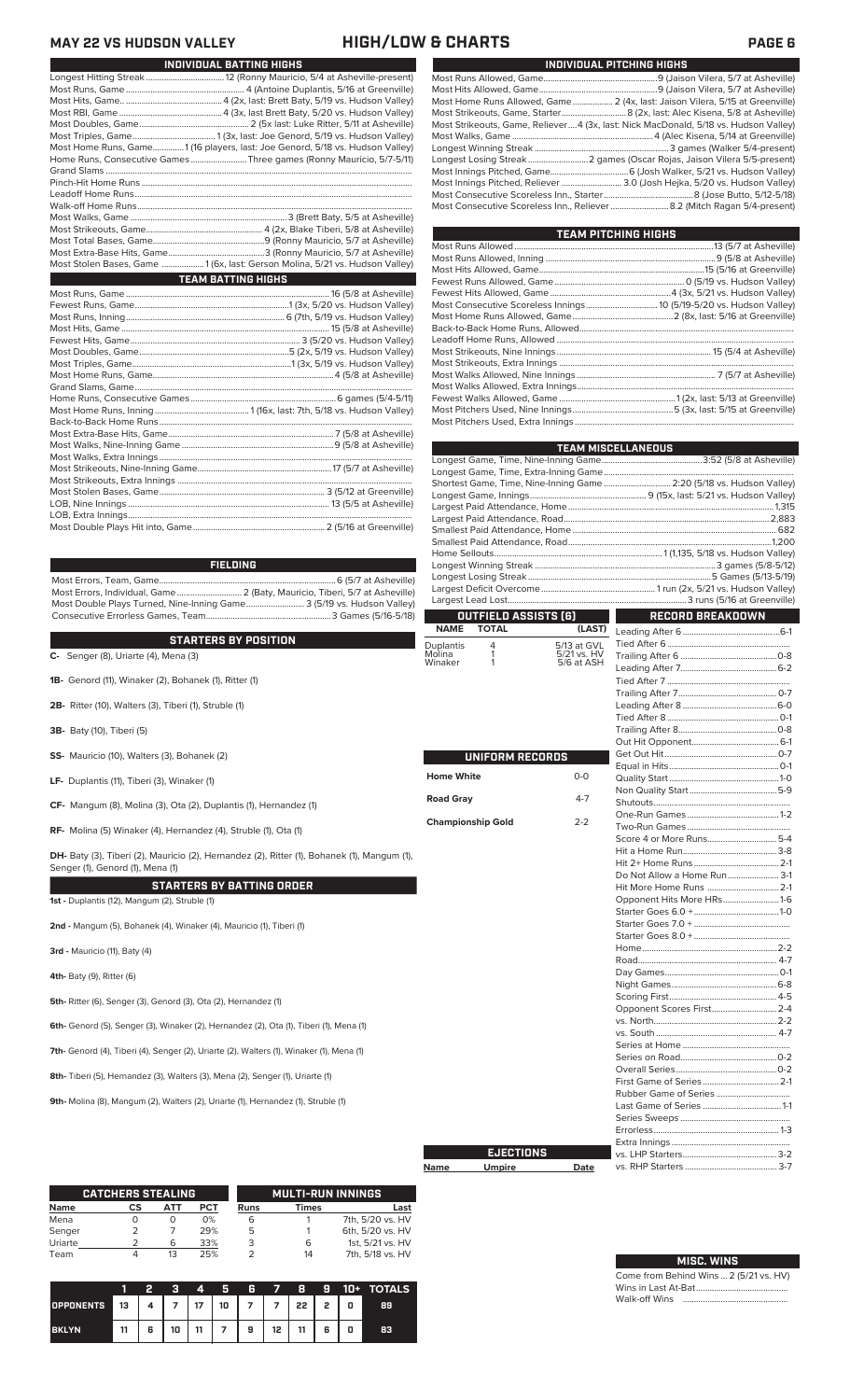# **MAY 22 VS HUDSON VALLEY GAME BY GAME RESULTS PAGE 7**

|              | <b>GAME-BY-GAME RESULTS</b> |                                              |                        |          |         |                   |        |                                            |                               |                 |             |                   |
|--------------|-----------------------------|----------------------------------------------|------------------------|----------|---------|-------------------|--------|--------------------------------------------|-------------------------------|-----------------|-------------|-------------------|
| <b>DATE</b>  | GM#                         | <b>OPPONENT</b>                              | W-L/TIME SCORE         |          | RECORD  | POSITION          | GA/GB  | <b>WINNING PITCHER</b>                     | <b>LOSING PITCHER</b>         | <b>SAVE</b>     | <b>TIME</b> | <b>ATTENDANCE</b> |
| 5/4          | $\mathbf{1}$                | at Asheville                                 | W                      | $8 - 2$  | $1 - 0$ | T <sub>1st</sub>  | $+1$   | Josh Walker (1-0)                          | Blair Henley (0-1)            |                 | 3:16        | 1,200             |
| 5/5          | $\overline{2}$              | at Asheville                                 | L                      | $6-1$    | $1 - 1$ | T <sub>2</sub> nd | $-1$   | Chandler Casey (1-0)                       | Jose Butto (1-0)              |                 | 3:26        | 1,200             |
| 5/6          | 3                           | at Asheville                                 | L                      | $11 - 4$ | $1 - 2$ | T3rd              | $-2$   | Matt Ruppenthal (1-0)                      | Oscar Rojas (0-1)             |                 | 3:10        | 1,200             |
| 5/7          | 4                           | at Asheville                                 | L                      | $13 - 7$ | $1 - 3$ | T3rd              | $-3$   | R.J. Freure (1-0)                          | Jaison Vilera (0-1)           |                 | 3:44        | 1,200             |
| 5/8          | 5                           | at Asheville                                 | W                      | $16-12$  | $2 - 3$ | T3rd              | $-3$   | Alec Kisena (1-0)                          | Juan Pablo Lopez (1-0)        |                 | 3:52        | 1,200             |
| 5/9          | 6                           | at Asheville                                 |                        |          |         |                   |        | Cancelled due to non-COVID-related illness |                               |                 |             |                   |
| 5/10         |                             | OFF DAY                                      |                        |          |         |                   |        |                                            |                               |                 |             |                   |
| 5/11         | $\overline{7}$              | at Greenville                                | W                      | $6-1$    | $3-3$   | 2nd               | $-2.5$ | Josh Walker (2-0)                          | Jay Groome (0-2)              |                 | 3:00        | 1,995             |
| 5/12         | 8                           | at Greenville                                | W                      | $3 - 2$  | $4 - 3$ | 2nd               | $-1.5$ | Brian Metoyer (1-0)                        | Yusniel Padron-Artilles (0-2) | Mitch Ragan (1) | 3:14        | 1,819             |
| 5/13         | 9                           | at Greenville                                | L                      | $8 - 2$  | $4 - 4$ | 2nd               | $-2.5$ | Chris Murphy (1-1)                         | Oscar Rojas (0-2)             |                 | 3:21        | 2,485             |
| 5/14         | 10                          | at Greenville                                | L                      | $5-1$    | $4 - 5$ | 4th               | $-2.5$ | Brayan Bello (2-0)                         | Alec Kisena (1-1)             |                 | 2:54        | 2,732             |
| 5/15         | 11                          | at Greenville                                | L                      | $8 - 4$  | $4-6$   | 4th               | $-3.5$ | Yorvin Pantoja (1-0)                       | Brian Metoyer (1-1)           |                 | 2:52        | 2,883             |
| 5/16         | 12                          | at Greenville                                | L                      | $10-9$   | $4 - 7$ | 4th               | $-3.5$ | Jake Wallace (1-0)                         | Eric Orze (0-1)               |                 | 3:09        | 2,818             |
| 5/17         |                             | OFF DAY                                      |                        |          |         |                   |        |                                            |                               |                 |             |                   |
| 5/18         | 13                          | <b>Hudson Valley</b>                         | L                      | 4-3      | 4-8     | 5th               | $-4.5$ | Zach Greene (1-1)                          | Andrew Edwards (0-1)          |                 | 2:29        | 1,315             |
| 5/19         | 14                          | <b>Hudson Valley</b>                         | w                      | 14-0     | $5-8$   | 5th               | $-3.5$ | Allan Winans (1-0)                         | Jhony Brito (0-1)             |                 | 3:01        | 810               |
| 5/20         | 15                          | <b>Hudson Valley</b>                         | L                      | $6-1$    | $5-9$   | 5th               | $-3.5$ | Luis Medina (2-0)                          | Jaison Vilera (0-2)           |                 | 2:42        | 682               |
| 5/21<br>5/22 | 16                          | <b>Hudson Valley</b><br><b>Hudson Valley</b> | W                      | $4 - 1$  | $6-9$   | 5th               | $-3.5$ | Josh Walker (3-0)                          | Josh Maciejewski (2-1)        | Eric Orze (1)   | 2:33        | 998               |
| 5/23         | 17<br>18                    | <b>Hudson Valley</b>                         | 4:00 p.m.<br>1:00 p.m. |          |         |                   |        |                                            |                               |                 |             |                   |
| 5/24         |                             | OFF DAY                                      |                        |          |         |                   |        |                                            |                               |                 |             |                   |
| 5/25         | 19                          | Aberdeen                                     | 6:30 p.m.              |          |         |                   |        |                                            |                               |                 |             |                   |
| 5/26         | 20                          | Aberdeen                                     | 6:30 p.m.              |          |         |                   |        |                                            |                               |                 |             |                   |
| 5/27         | 21                          | Aberdeen                                     | 6:30 p.m.              |          |         |                   |        |                                            |                               |                 |             |                   |
| 5/28         | 22                          | Aberdeen                                     | 7:00 p.m.              |          |         |                   |        |                                            |                               |                 |             |                   |
| 5/29         | 23                          | Aberdeen                                     | 4:00 p.m.              |          |         |                   |        |                                            |                               |                 |             |                   |
| 5/30         | 24                          | Aberdeen                                     | 1:00 p.m.              |          |         |                   |        |                                            |                               |                 |             |                   |
| 5/31         |                             | OFF DAY                                      |                        |          |         |                   |        |                                            |                               |                 |             |                   |
|              |                             |                                              |                        |          |         |                   |        | MAY [6-9]                                  |                               |                 |             |                   |
| 6/1          | 25                          | at Jersey Shore                              | 7:05 p.m.              |          |         |                   |        |                                            |                               |                 |             |                   |
| 6/2          | 26                          | at Jersey Shore                              | 7:05 p.m.              |          |         |                   |        |                                            |                               |                 |             |                   |
| 6/3          | 27                          | at Jersey Shore                              | 7:05 p.m.              |          |         |                   |        |                                            |                               |                 |             |                   |
| 6/4          | 28                          | at Jersey Shore                              | 7:05 p.m.              |          |         |                   |        |                                            |                               |                 |             |                   |
| 6/5          | 29                          | at Jersey Shore                              | 7:05 p.m.              |          |         |                   |        |                                            |                               |                 |             |                   |
| 6/6          | 30                          | at Jersey Shore                              | 1:05 p.m.              |          |         |                   |        |                                            |                               |                 |             |                   |
| 6/7          |                             | OFF DAY                                      |                        |          |         |                   |        |                                            |                               |                 |             |                   |
| 6/8<br>6/9   | 31<br>32                    | <b>Hudson Valley</b>                         | 6:30 p.m.              |          |         |                   |        |                                            |                               |                 |             |                   |
| 6/10         | 33                          | <b>Hudson Valley</b><br><b>Hudson Valley</b> | 6:30 p.m.<br>6:30 p.m. |          |         |                   |        |                                            |                               |                 |             |                   |
| 6/11         | 34                          | <b>Hudson Valley</b>                         | 7:00 p.m.              |          |         |                   |        |                                            |                               |                 |             |                   |
| 6/12         | 35                          | <b>Hudson Valley</b>                         | 4:00 p.m.              |          |         |                   |        |                                            |                               |                 |             |                   |
| 6/13         | 36                          | <b>Hudson Valley</b>                         | 1:00 p.m.              |          |         |                   |        |                                            |                               |                 |             |                   |
| 6/14         |                             | OFF DAY                                      |                        |          |         |                   |        |                                            |                               |                 |             |                   |
| 6/15         | 37                          | at Wilmington                                | 7:05 p.m.              |          |         |                   |        |                                            |                               |                 |             |                   |
| 6/16         | 38                          | at Wilmington                                | 7:05 p.m.              |          |         |                   |        |                                            |                               |                 |             |                   |
| 6/17         | 39                          | at Wilmington                                | 7:05 p.m.              |          |         |                   |        |                                            |                               |                 |             |                   |
| 6/18         | 40                          | at Wilmington                                | 7:05 p.m.              |          |         |                   |        |                                            |                               |                 |             |                   |
| 6/19         | 41                          | at Wilmington                                | 6:05 p.m.              |          |         |                   |        |                                            |                               |                 |             |                   |
| 6/20         | 42                          | at Wilmington                                | 1:05 p.m.              |          |         |                   |        |                                            |                               |                 |             |                   |
| 6/21         |                             | OFF DAY                                      |                        |          |         |                   |        |                                            |                               |                 |             |                   |
| 6/22         | 43                          | <b>Jersey Shore</b>                          | 6:30 p.m.              |          |         |                   |        |                                            |                               |                 |             |                   |
| 6/23         | 44                          | <b>Jersey Shore</b>                          | 6:30 p.m.              |          |         |                   |        |                                            |                               |                 |             |                   |
| 6/24         | 45                          | <b>Jersey Shore</b>                          | 6:30 p.m.              |          |         |                   |        |                                            |                               |                 |             |                   |
| 6/25         | 46                          | <b>Jersey Shore</b>                          | 7:00 p.m.              |          |         |                   |        |                                            |                               |                 |             |                   |
| 6/26         | 47                          | <b>Jersey Shore</b>                          | 6:00 p.m.              |          |         |                   |        |                                            |                               |                 |             |                   |
| 6/27         | 48                          | <b>Jersey Shore</b>                          | 4:00 p.m.              |          |         |                   |        |                                            |                               |                 |             |                   |
| 6/28<br>6/29 | 49                          | OFF DAY<br>at Aberdeen                       | 7:05 p.m.              |          |         |                   |        |                                            |                               |                 |             |                   |
| 6/30         | 50                          | at Aberdeen                                  | 7:05 p.m.              |          |         |                   |        |                                            |                               |                 |             |                   |
|              |                             |                                              |                        |          |         |                   |        | <b>JUNE (0-0)</b>                          |                               |                 |             |                   |
| 7/1          | 51                          | at Aberdeen                                  | 7:05 p.m.              |          |         |                   |        |                                            |                               |                 |             |                   |
| 7/2          | 52                          | at Aberdeen                                  | 7:05 p.m.              |          |         |                   |        |                                            |                               |                 |             |                   |
| 7/3          | 53                          | at Aberdeen                                  | 6:05 pm.               |          |         |                   |        |                                            |                               |                 |             |                   |
| 7/4          | 54                          | at Aberdeen                                  | 2:05 p.m.              |          |         |                   |        |                                            |                               |                 |             |                   |
| 7/5          |                             | OFF DAY                                      |                        |          |         |                   |        |                                            |                               |                 |             |                   |
| 7/6          | 55                          | at Hudson Valley                             | 7:05 p.m.              |          |         |                   |        |                                            |                               |                 |             |                   |
| 7/7          | 56                          | at Hudson Valley                             | 7:05 p.m.              |          |         |                   |        |                                            |                               |                 |             |                   |
| 7/8          | 57                          | at Hudson Valley                             | 7:05 p.m.              |          |         |                   |        |                                            |                               |                 |             |                   |
| 7/9          | 58                          | at Hudson Valley                             | 7:05 p.m.              |          |         |                   |        |                                            |                               |                 |             |                   |
| 7/10         | 59                          | at Hudson Valley                             | 6:05 p.m.              |          |         |                   |        |                                            |                               |                 |             |                   |

7/11 60 at Hudson Valley 4:35 p.m.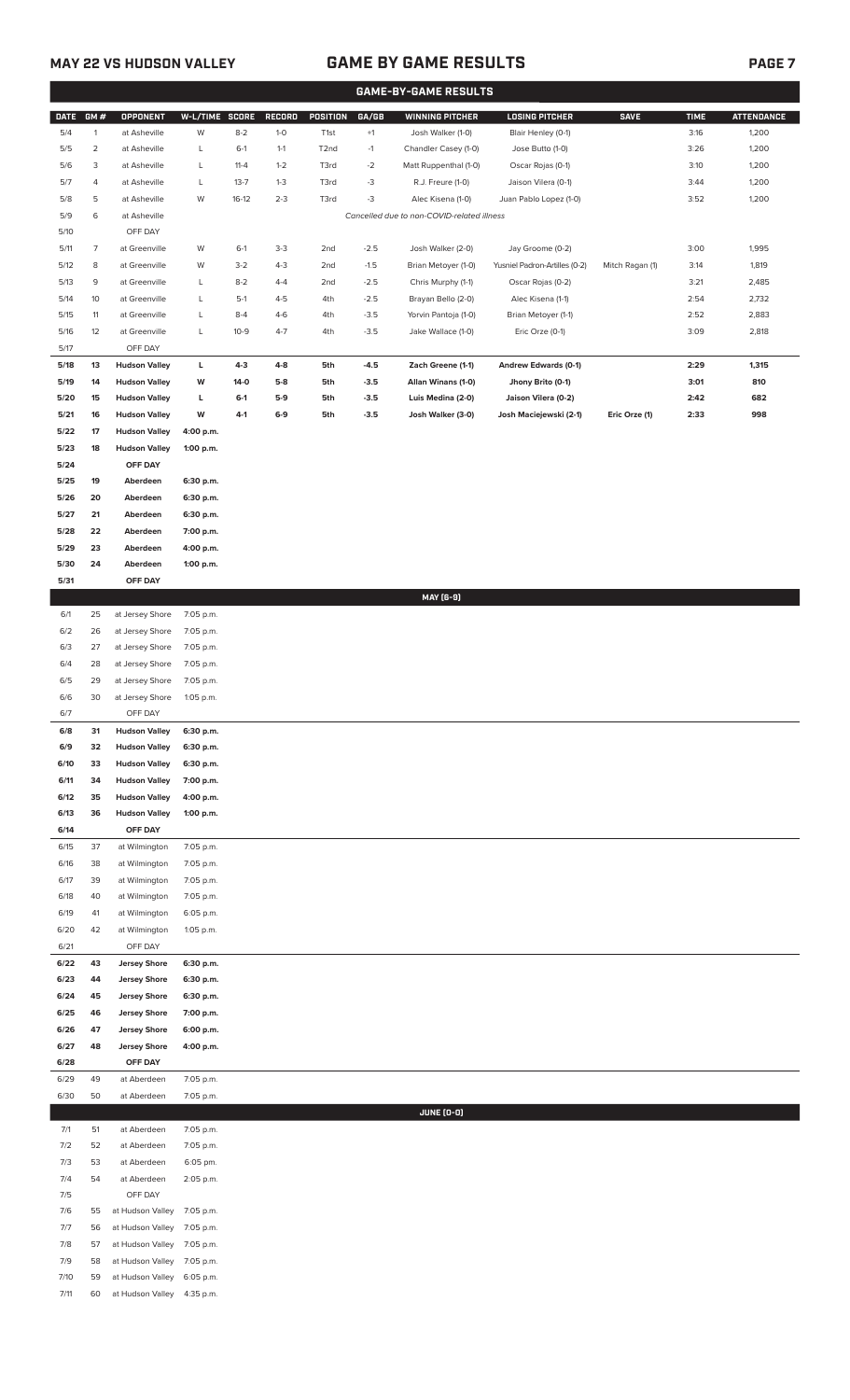## **MAY 22 VS HUDSON VALLEY GAME-BY-GAME PAGE 8**

| <b>DATE</b> | <b>GM#</b> | OPPONENT                                   | W-L/TIME SCORE | RECORD<br>POSITION GA/GB | WINNING PITCHER | <b>LOSING PITCHER</b> | <b>SAVE</b> | <b>TIME</b> | <b>ATTENDANCE</b> |
|-------------|------------|--------------------------------------------|----------------|--------------------------|-----------------|-----------------------|-------------|-------------|-------------------|
| 7/12        |            | OFF DAY                                    |                |                          |                 |                       |             |             |                   |
| 7/13        | 61         | <b>Jersey Shore</b>                        | 6:30 p.m.      |                          |                 |                       |             |             |                   |
| 7/14        | 62         | <b>Jersey Shore</b>                        | 6:30 p.m.      |                          |                 |                       |             |             |                   |
| 7/15        | 63         | <b>Jersey Shore</b>                        | 6:30 p.m.      |                          |                 |                       |             |             |                   |
| 7/16        | 64         | <b>Jersey Shore</b>                        | 7:00 p.m.      |                          |                 |                       |             |             |                   |
| 7/17        | 65         | <b>Jersey Shore</b>                        | 6:00 p.m.      |                          |                 |                       |             |             |                   |
| 7/18        | 66         | <b>Jersey Shore</b>                        | 4:00 p.m.      |                          |                 |                       |             |             |                   |
| 7/19        |            | OFF DAY                                    |                |                          |                 |                       |             |             |                   |
|             | 67         |                                            |                |                          |                 |                       |             |             |                   |
| 7/20        |            | Wilmington                                 | 6:30 p.m.      |                          |                 |                       |             |             |                   |
| 7/21        | 68         | Wilmington                                 | 6:30 p.m.      |                          |                 |                       |             |             |                   |
| 7/22        | 69         | Wilmington                                 | 6:30 p.m.      |                          |                 |                       |             |             |                   |
| 7/23        | 70         | Wilmington                                 | 7:00 p.m.      |                          |                 |                       |             |             |                   |
| 7/24        | 71         | Wilmington                                 | 6:00 p.m.      |                          |                 |                       |             |             |                   |
| 7/25        | 72         | Wilmington                                 | 4:00 p.m.      |                          |                 |                       |             |             |                   |
| 7/26        |            | OFF DAY                                    |                |                          |                 |                       |             |             |                   |
| 7/27        | 73         | at Jersey Shore                            | 7:05 p.m.      |                          |                 |                       |             |             |                   |
| 7/28        | 74         | at Jersey Shore                            | 7:05 p.m.      |                          |                 |                       |             |             |                   |
| 7/29        | 75         | at Jersey Shore                            | 7:05 p.m.      |                          |                 |                       |             |             |                   |
| 7/30        | 76         | at Jersey Shore                            | 7:05 p.m.      |                          |                 |                       |             |             |                   |
| 7/31        | 77         | at Jersey Shore                            | 7:05 p.m.      |                          |                 |                       |             |             |                   |
|             |            |                                            |                |                          | JULY (0-0)      |                       |             |             |                   |
| 8/1         | 78         | at Jersey Shore                            | 1:05 p.m.      |                          |                 |                       |             |             |                   |
| 8/2         |            | OFF DAY                                    |                |                          |                 |                       |             |             |                   |
| 8/3         | 79         | <b>Hudson Valley</b>                       | 6:30 p.m.      |                          |                 |                       |             |             |                   |
| 8/4         | 80         | <b>Hudson Valley</b>                       | 6:30 p.m.      |                          |                 |                       |             |             |                   |
| 8/5         | 81         | <b>Hudson Valley</b>                       | 6:30 p.m.      |                          |                 |                       |             |             |                   |
| 8/6         | 82         | <b>Hudson Valley</b>                       | 7:00 p.m.      |                          |                 |                       |             |             |                   |
|             |            |                                            |                |                          |                 |                       |             |             |                   |
| 8/7         | 83         | <b>Hudson Valley</b>                       | 6:00 p.m.      |                          |                 |                       |             |             |                   |
| 8/8         | 84         | <b>Hudson Valley</b>                       | 4:00 p.m.      |                          |                 |                       |             |             |                   |
| 8/9         |            | OFF DAY                                    |                |                          |                 |                       |             |             |                   |
| 8/10        | 85         | at Wilmington                              | 7:05 p.m.      |                          |                 |                       |             |             |                   |
| 8/11        | 86         | at Wilmington                              | 7:05 p.m.      |                          |                 |                       |             |             |                   |
| 8/12        | 87         | at Wilmington                              | 7:05 p.m.      |                          |                 |                       |             |             |                   |
| 8/13        | 88         | at Wilmington                              | 7:05 p.m.      |                          |                 |                       |             |             |                   |
| 8/14        | 89         | at Wilmington                              | 6:05 p.m.      |                          |                 |                       |             |             |                   |
| 8/15        | 90         | at Wilmington                              | 1:05 p.m.      |                          |                 |                       |             |             |                   |
| 8/16        |            | OFF DAY                                    |                |                          |                 |                       |             |             |                   |
| 8/17        | 91         | at Hudson Valley 7:05 p.m.                 |                |                          |                 |                       |             |             |                   |
| 8/18        | 92         | at Hudson Valley 7:05 p.m.                 |                |                          |                 |                       |             |             |                   |
| 8/19        | 93         | at Hudson Valley 7:05 p.m.                 |                |                          |                 |                       |             |             |                   |
| 8/20        | 94         | at Hudson Valley 7:05 p.m.                 |                |                          |                 |                       |             |             |                   |
| 8/21        | 95         | at Hudson Valley                           | 6:05 p.m.      |                          |                 |                       |             |             |                   |
| 8/22        | 96         | at Hudson Valley                           | 4:35 p.m.      |                          |                 |                       |             |             |                   |
| 8/23        |            | OFF DAY                                    |                |                          |                 |                       |             |             |                   |
| 8/24        | 97         | Aberdeen                                   |                |                          |                 |                       |             |             |                   |
|             |            |                                            | 6:30 p.m.      |                          |                 |                       |             |             |                   |
| 8/25        | 98         | Aberdeen                                   | 6:30 p.m.      |                          |                 |                       |             |             |                   |
| 8/26        | 99         | Aberdeen                                   | 6:30 p.m.      |                          |                 |                       |             |             |                   |
| 8/27        | 100        | Aberdeen                                   | 7:00 p.m.      |                          |                 |                       |             |             |                   |
| 8/28        | 101        | Aberdeen                                   | 6:00 p.m.      |                          |                 |                       |             |             |                   |
| 8/29        | 102        | Aberdeen                                   | 4:00 p.m.      |                          |                 |                       |             |             |                   |
| 8/30        |            | OFF DAY                                    |                |                          |                 |                       |             |             |                   |
| 8/31        | 103        | Wilmington                                 | 6:30 p.m.      |                          |                 |                       |             |             |                   |
|             |            |                                            |                |                          | AUGUST (0-0)    |                       |             |             |                   |
| 9/1         | 104        | Wilmington                                 | 6:30 p.m.      |                          |                 |                       |             |             |                   |
| 9/2         | 105        | Wilmington                                 | 6:30 p.m.      |                          |                 |                       |             |             |                   |
| 9/3         | 106        | Wilmington                                 | 7:00 p.m.      |                          |                 |                       |             |             |                   |
| 9/4         | 107        | Wilmington                                 | 6:00 p.m.      |                          |                 |                       |             |             |                   |
| 9/5         | 108        | Wilmington                                 | 4:00 p.m.      |                          |                 |                       |             |             |                   |
| 9/6         |            | OFF DAY                                    |                |                          |                 |                       |             |             |                   |
| 9/7         | 109        | at Hudson Valley                           | 7:05 p.m.      |                          |                 |                       |             |             |                   |
| 9/8         | 110        | at Hudson Valley                           | 7:05 p.m.      |                          |                 |                       |             |             |                   |
| 9/9         | 111        | at Hudson Valley                           | 7:05 p.m.      |                          |                 |                       |             |             |                   |
| 9/10        | 112        | at Hudson Valley                           | 7:05 p.m.      |                          |                 |                       |             |             |                   |
| 9/11        | 113        | at Hudson Valley                           | 6:05 p.m.      |                          |                 |                       |             |             |                   |
| 9/12        | 114        | at Hudson Valley                           | 4:35 p.m.      |                          |                 |                       |             |             |                   |
| 9/13        |            | OFF DAY                                    |                |                          |                 |                       |             |             |                   |
| 9/14        | 115        |                                            |                |                          |                 |                       |             |             |                   |
|             | 116        | <b>Jersey Shore</b><br><b>Jersey Shore</b> | 6:30 p.m.      |                          |                 |                       |             |             |                   |
| 9/15        |            |                                            | 6:30 p.m.      |                          |                 |                       |             |             |                   |
| 9/16        | 117        | <b>Jersey Shore</b>                        | 6:30 p.m.      |                          |                 |                       |             |             |                   |
| 9/17        | 118        | <b>Jersey Shore</b>                        | 7:00 p.m.      |                          |                 |                       |             |             |                   |
| 9/18        | 119        | <b>Jersey Shore</b>                        | 4:00 p.m.      |                          |                 |                       |             |             |                   |
| 9/19        | 120        | <b>Jersey Shore</b>                        | 1:00 p.m.      |                          |                 |                       |             |             |                   |

**SEPTEMBER (0-0)**<br>External SEPTEMBER (0-0)